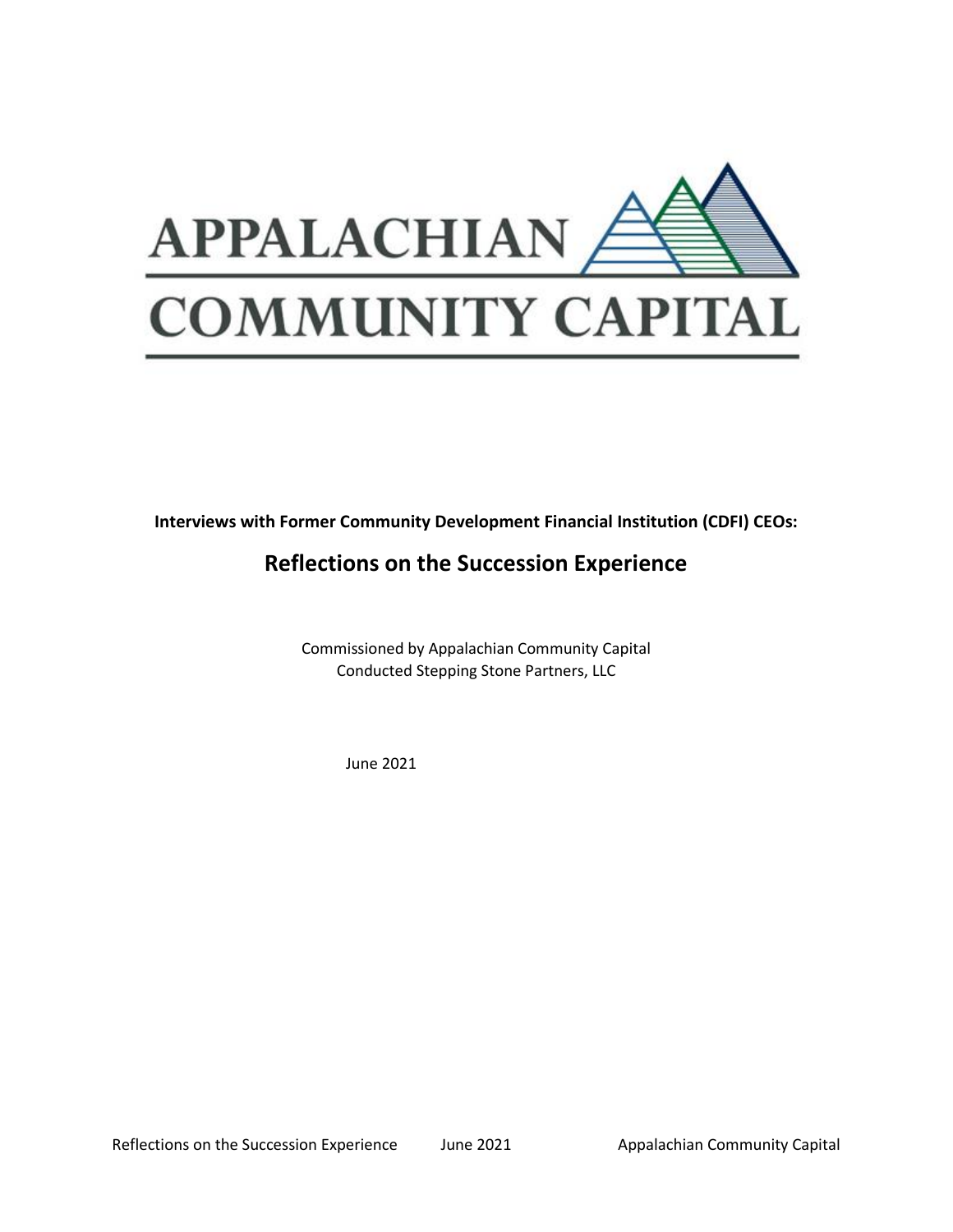# **Interviews with Former Community Development Financial Institution CEOs:**

# **Reflections on the Succession Experience**

### **Introduction and Overview:**

[Appalachian Community Capital](https://appalachiancommunitycapitalcdfi.org/) ("ACC") commissioned this succession planning report to capture insights from former Community Development Financial Institution ("CDFI") Chief Executive Officers ("CEOs") that have recently gone through the CEO transition experience. This study provides a resource for both current CDFI CEOs and CDFI Board Members and contributes to the development of succession planning best practices for both ACC members and the CDFI industry.

As background, ACC's CEO was interested in insights from former CEOs as she heard about and saw more leaders in the CDFI industry (including ACC's membership) express interest about moving to the next phases of their lives and careers. Several members expressed a desire to take steps to ensure they had solid succession policies and plans in place. In 2020 and early 2021, ACC -- working with a consultant --held webinars on succession planning and provided one-on-one coaching sessions to interested persons. Ideally, ACC would have preferred to have invited former CDFI CEOs to an in-person roundtable with current Appalachian CDFI CEOs as part of a peer-to-peer learning event. However, COVID-19 prevented an in-person meeting from happening so, like so many others, ACC pivoted and interviewed the former CEOs about their experiences and recommendations to include in a written document.

In this briefing, seven former CEOs, all of whom oversaw transformational growth and innovation at their organizations, describe their experiences, share perspectives, and offer lessons learned on the succession process. These CEOs include three in the ACC membership and four representing other parts of the country. Demographically, two women and five men; two CEOs of color; ranging in age from mid-50s to mid- 70s were interviewed. The CEOs led their organizations for between nine and forty years; they include five founders and two successors to founders. Geographically, interviewees represented CDFIs based in California, Texas, South Carolina, North Carolina, Pennsylvania, and Maine. Their organizations ranged in size<sup>1</sup> from nearly \$20 million to over \$500 million, and covered microlending, small business, community facility, and housing lending.

In this paper, we explore several themes:

- Decision to leave: How did the decision to plan their exit come about?
- Succession plan: What did the succession plan look like? Recommendations for improvement?
- Succession process: How did it work? How long did the process take?
- Role and responsibilities: What roles did Boards and CEOs play to navigate succession?
- Selection of the new CEO: What were the results of the search and selection process?
- Staff engagement: How was the staff involved, notified, and engaged?
- Celebration: How was the CEO's tenure celebrated?
- Transition mechanics: How were compensation and ongoing involvement handled?
- New beginnings: What has life been like since transitioning?

<sup>&</sup>lt;sup>1</sup> On balance sheet total assets as reported in the 2019 OFN Side-by-Side report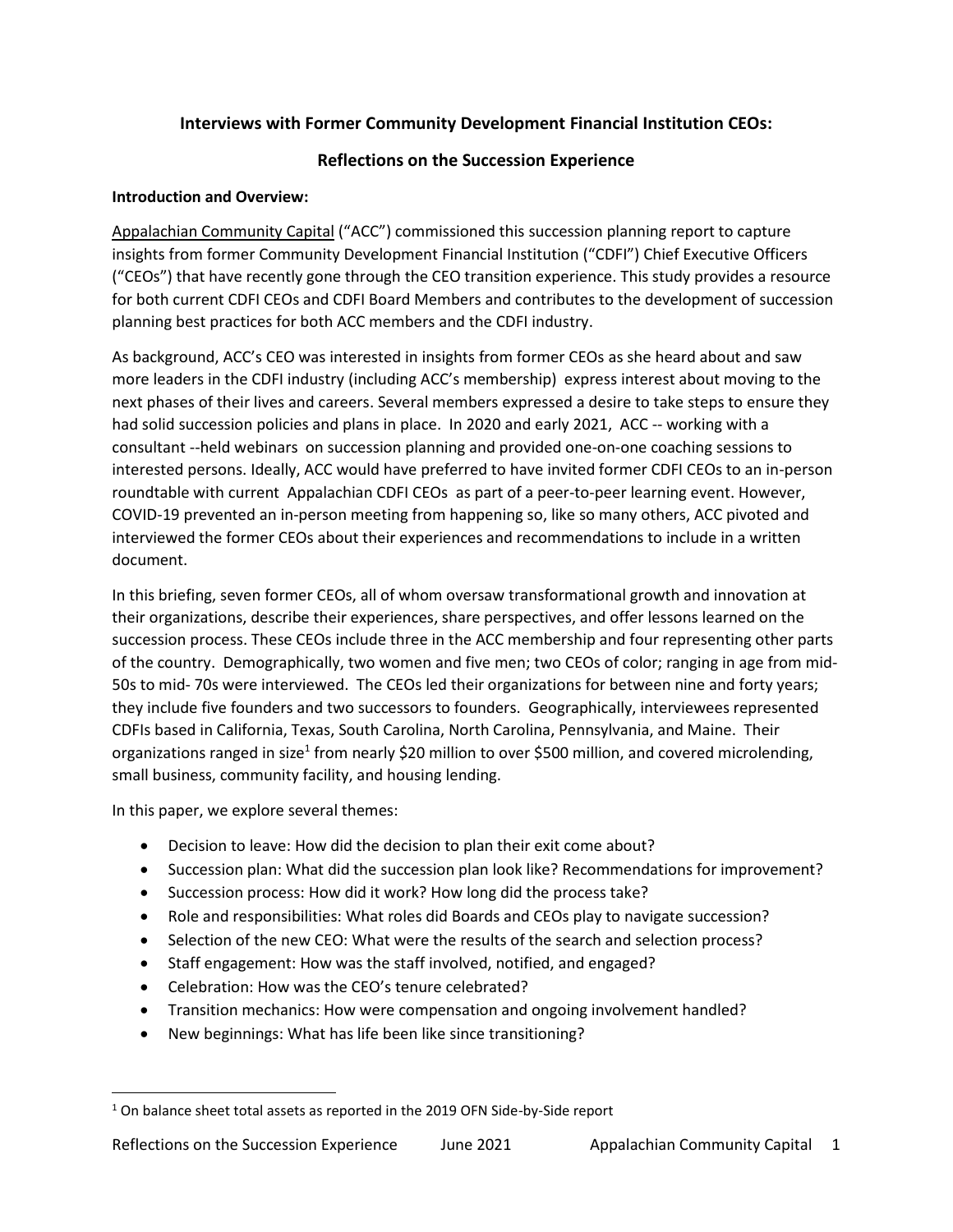• Looking back: What are you most proud of from your tenure?

Findings on each of these topics are summarized within each section and illustrated with quotations from those interviewed. Specific names are not attached to each quotation to protect confidentiality. In addition, some comments have been slightly paraphrased for conciseness.

Based on themes emerging from the interviews, this paper sets forth the following four recommendations. These are alluded to throughout the paper and explained in more depth at the conclusion.

## **Recommendation 1: Compensation and post-departure guidelines**

Much more work is needed to set out guidelines for CEO departures for both retirement compensation and protocols for ongoing interaction between the former CEO and the organization. As detailed in this paper, there are no guidelines for CDFI CEO retirement compensation; and, most unfortunately, there are few examples of positive negotiation of retirement packages in the CDFI field. This is an important oversight which not only affects those contemplating retirement but could affect the ability to attract high quality leaders to CEO roles. Developing such guidelines should be a Board-level responsibility.

# **Recommendation 2: Board composition and responsibilities**

Having at least one, and preferably a few board members with experience serving on a previous nonprofit Search Committee is an incredibly valuable, and rarely articulated, characteristic. Indeed, the presence of a Board member with this background seemed to characterize the difference between successful and less successful transitions. This skill set, which the study reveals was present in less than half of the organizations reviewed, will also enhance the Board's ability to lead the overall succession planning of the organization as a strategic and sustainability priority, even if an imminent leadership change is not expected. While more common, an additional responsibility of the Board to highlight is the importance of developing and implementing a strategic communications plan once a new CEO has been selected to reach all internal and external stakeholders.

## **Recommendation 3: Former CEOs as an untapped resource**

Former CEOs represent an underutilized asset to the current leadership ranks at CDFIs, beyond their own organization. Many of the CEOs interviewed referenced that they are coaching young and BIPOC CDFI leaders in an informal way. At a time of unprecedented growth in the CDFI field, it is easy to imagine the value that an experienced cadre of retired CDFI CEOs might bring to today's leaders. It would be worthwhile to develop a structured program to involve more CEOs in executive coaching, mentoring, or other initiatives which leverage their talents to advance the work and mission of community development. Models such as **SCORE** o[r Vistage](http://www.vistage.com/) could be adapted to the CDFI field.

# **Recommendation 4: Current CEOs should prepare for the personal impact of transition**

Recently retired CEOs urged current CEOs to prepare for the impact of this transition on themselves personally. Especially for those who are not moving to a new full-time role, or at least not one that has been identified at the time of their departure, former CEOs advise colleagues to give retirement more thought and planning. While all interviewed thought they were prepared, the reality of stepping away from an organization and role that has defined one for a long-time, is very difficult. This recommendation is best expressed in the words of one former CEO, who said: "It's hard to have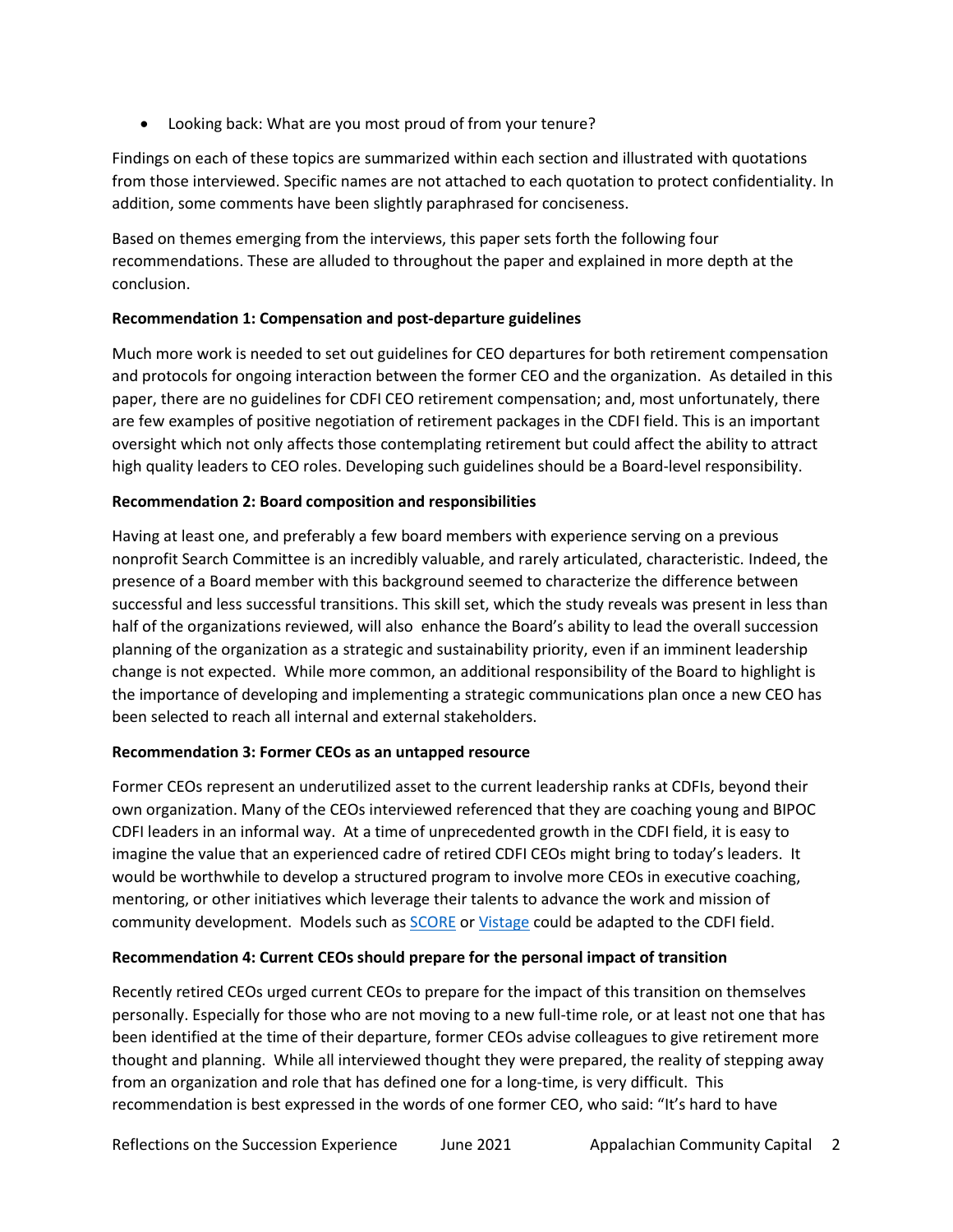relationships truncated. You have to distance yourself from a time and place that defined so much of your life. It is difficult."

We want to thank each of the former CEOs listed below for participating in this initiative.

- Nancy Andrews, Low Income Investment Fund
- Gary Lindner, PeopleFund
- Lenwood Long, Carolina Small Business Development Fund
- Deborah McKetty, CommunityWorks
- Ron Phillips, Coastal Enterprises, Inc.
- Mark Peterson, Bridgeway Capital
- Eric Weaver, Opportunity Fund (now Accion Opportunity Fund)

**Appendix 1** provides an overview of each leader, their organization, key accomplishments during their tenure, and an overview of the leadership succession.

**Appendix 2** includes a listing of succession resources referenced during these interviews including books, online resources, and search firms.

**Appendix 3** contains an organizational overview of Appalachian Community Capital, the sponsor of this study, and Stepping Stone Partners, LLC, the organization commissioned to conduct the study.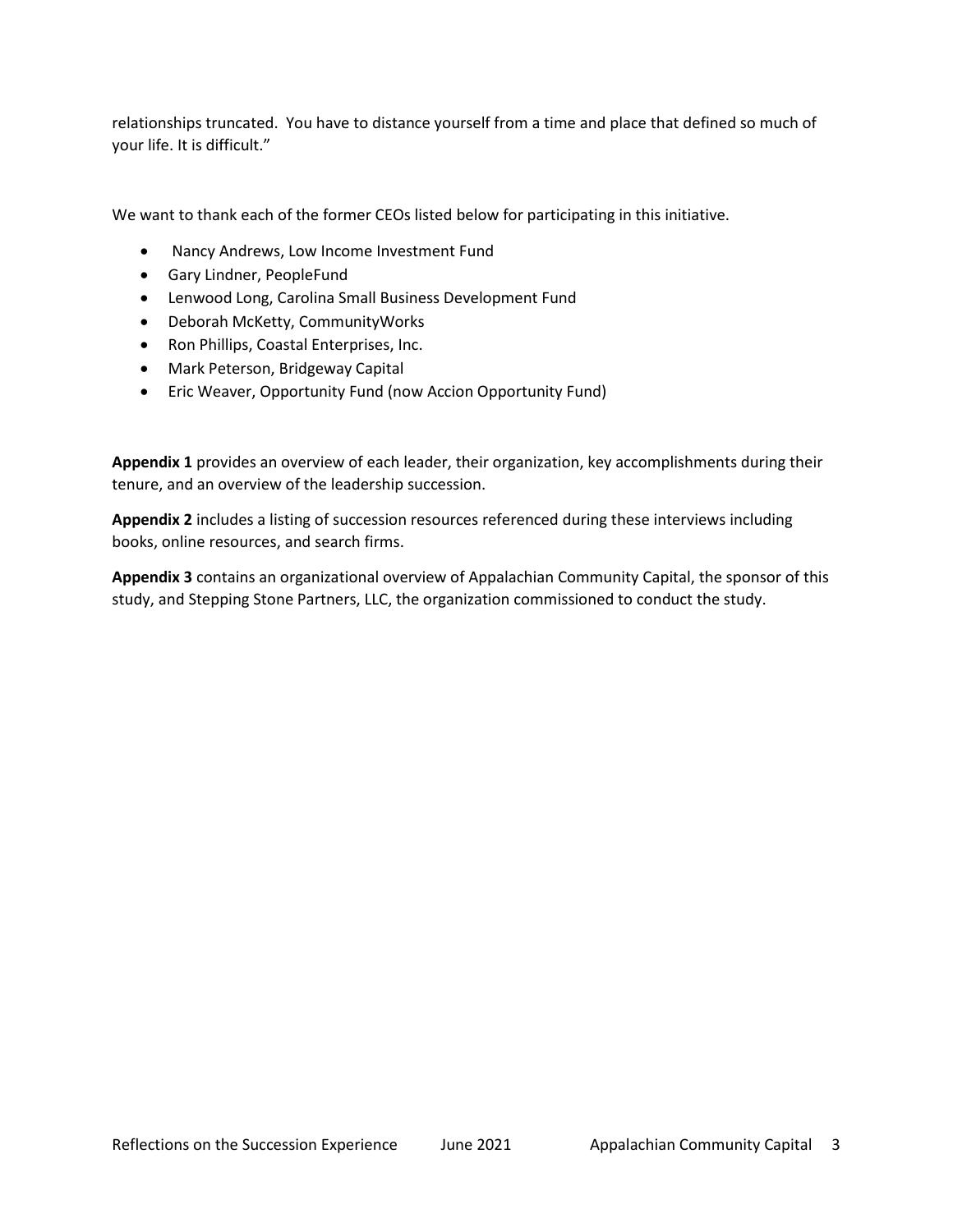### **Section 1: Decision to leave: How did the decision to plan their exit come about?**

As mentioned in the introduction and overview, the tenure of the CEOs interviewed ranged from nine years to nearly forty years. Five of the seven CEOs founded their CDFI and led it to become a state, regional, or national powerhouse community development organization. The other two CEOs succeeded the founder, had long tenures, and led transformational change and dramatic growth at their organization.

The motivation to leave varied by individual and consisted of a mix of reasons, including personal circumstances, organizational inflexion points, and anticipating retirement, as reflected in following comments:

- "It had been on my mind for several years, but it was ultimately personal circumstances that led me to conclude that now was the time."
- "The growth of the organization had reached a point where I didn't necessarily have the skills or interest in leading such a large, spread-out, and complex organization."
- "I sensed it was the right time and I had the comfort of knowing a strong bench of talent was in place."
- "Whereas in the past, our regular strategic planning always filled me with new energy, this time I had a harder time seeing where we needed to go. That was a signal that perhaps it was time for new leadership."
- "I hit a milestone age where it was time to start those conversations with my board."

Most of those interviewed had reached an age where the standard retirement age in the U.S. of 65 was either in sight or recently passed, which naturally triggers considerations of transition. However, the statements above suggest additional motivations related to the stage of the growth of the organization – either that it had reached a talent bench strength to carry on without close oversight of the CEO (much like a parent giving their child roots and wings) or a recognition that they might not have the interest or skills to lead their organization to the next level. In addition, in at least a couple cases, health challenges of loved ones, or in one case health challenges facing the CEO, played into the decision to transition away from the all-consuming role of CEO.

# **Section 2: Succession plan: What did the succession plan look like? Recommendations for improvement?**

We asked the CEOs to characterize the state of succession planning in their governance documents, with a distinction between emergency succession and planned succession. Virtually all mentioned that there was a documented emergency succession plan. This was generally characterized as:

- Who should be notified?
- Who will step in on an interim basis?
- If needed, create a board committee to evaluate the longer-term need.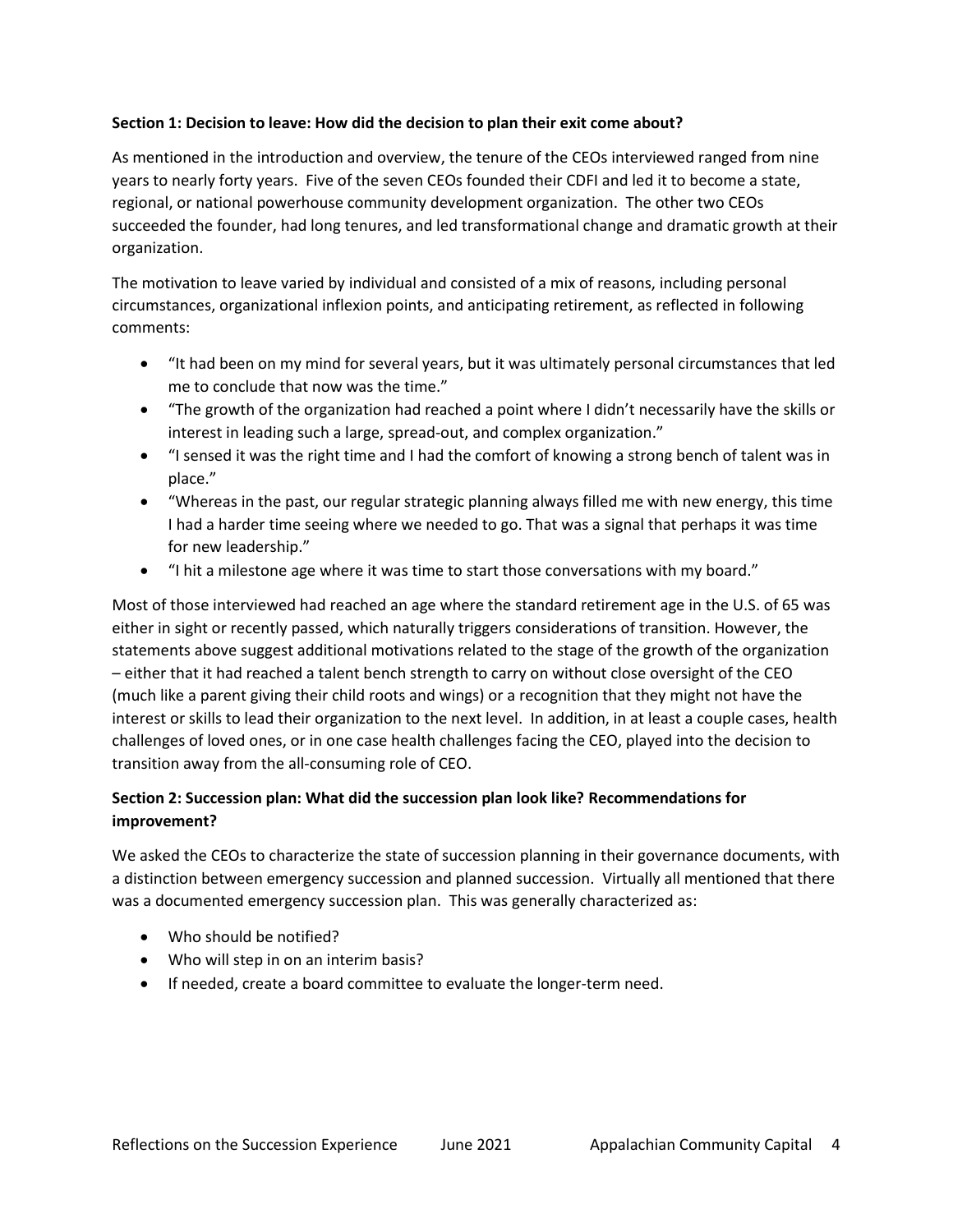In some cases, an emergency successor was named in the document and in other cases it was less formalized. The CEOs did not distinguish between the emergency plan covering a temporary emergency (hospitalization) or a permanent emergency (hit by a bus), which might necessitate different actions. <sup>2</sup>

There was less uniformity around the planned succession. Most CEOs reported that they conducted extensive research and even attended workshops on succession planning to gather best practices, synthesize them, and make recommendations to bring to their board. Some of these resources are listed at the end of this document. Some CEOs reported that they felt they needed to lead the Board to have a discussion around succession policies, as characterized by these comments:

- "I looked into research on succession planning for non-profits and there's not much available; and none for CDFI leaders."
- "I provided some key resources to all Board members and hired a consultant to facilitate a succession planning retreat for the Board."

However, a few CEOs reported that their Board directed the format for development of a succession plan, which was reviewed by the CEO and Board every year. One framework reported to be successful was described as follows:

• "The Board directed us to keep the succession plan simple. For a planned succession, we outlined key process steps – which were essentially to name a Board Committee for CEO Search and to hire a Search Firm."

Another interviewee noted that most funders require Boards to have a succession plan in place, and that it is mission critical to have a plan in place, saying:

• "At a minimum, every organization must have an emergency plan. Beyond that, having a set of practices related to planned succession are really important for both good governance and for getting the CEO and Board to normalize talking about the subject of succession."

In one case, the succession time line overlapped with other strategic initiatives of the organization including reengineering operations and consolidation of locations, which created an opportunity to engage in dialogue around the organization's future. This strategic visioning process was aided by hiring an organizational consultant.

Most CEOs felt there was room for improvement related to planned succession, especially in partnering with the Board. Insights on specific opportunities for improvement are offered in following sections.

# **Section 3. Succession Process: How did it work? How long did the process take?**

CEOs noted that there are generally three steps before the process begins publicly: 1) conversations with the Board Chair and perhaps one or two other trusted Board members, 2) announcing an intention to transition to the full board, and 3) informing the staff. The staff announcement is essentially the equivalent of making the news public. In some cases, CEOs reported that the first phase – Board chair conversations – occurred over a period of years. In other cases, that first phase was a matter of a few weeks.

<sup>&</sup>lt;sup>2</sup> The resources in the Appendix 2 provide templates for both types of succession plans.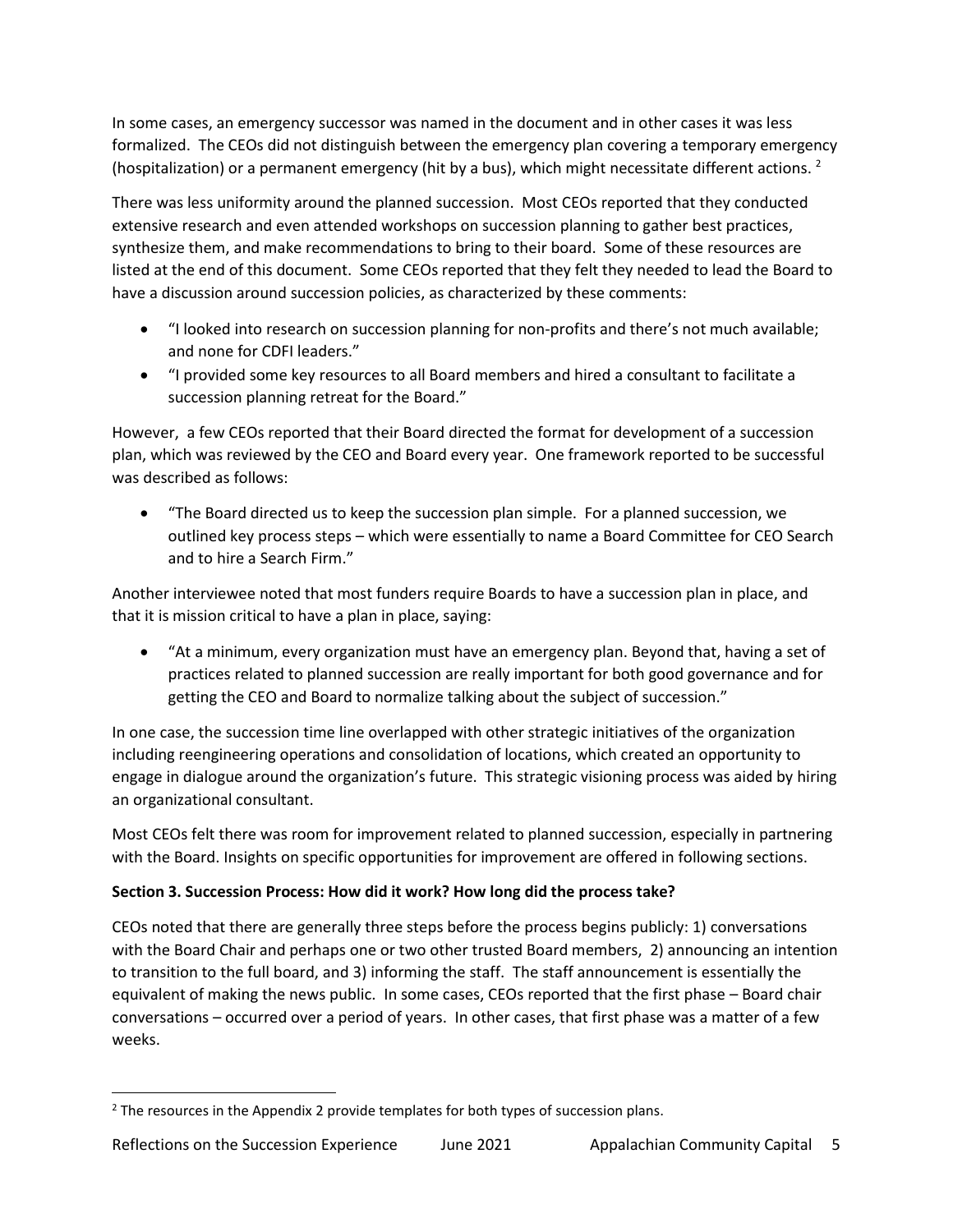Announcing the decision to the full Board typically coincided with the formation of a Search or Succession Committee of the Board. This Committee might work confidentially for a period of months to develop a project plan, interview potential consultants or search firms, and prepare for a more comprehensive search announcement. Once announced, the Search Committee manages the search process, usually with a search consultant, and reports back to the full Board for input and decisions. This phase lasted from between four months to fifteen months, and in almost all instances, took longer than originally anticipated.

CEOs noted varied experiences with the search process. One factor which seemed to characterize more successful search experiences was having Board members with experience leading CEO transitions at non-profits. In these cases, CEOs reported that this was a crucial success factor as follows:

- "Our Board Chair had served on other high performing boards and been involved with three previous non-profit transitions."
- "Our Search Committee was led by a Board member who had been on a number of other Search Committees of other non-profit organizations. Absolutely critical to have that skill set on the Board."

On the other hand, some CEOs reported that they needed to drive the search process forward, which created challenges and some discomfort as they recognized that the Board needed to *own* the decision of selecting the new CEO. More than half of those interviewed expressed this dynamic as follows:

- "Overall, the Board did not anticipate the time and energy required to oversee a leadership transition. In retrospect, we realize that none of the Board members had experience leading a CEO transition, and as such, I had to project manage the transition."
- "The succession process requires a bit of a dance. The CEO needs to keep the process moving forward, but the Board makes the decision."

Specific recommendations on this topic include:

- Identify CEO transition experience among current and prospective Board members as a key characteristic.
- Succession plans need greater clarity around the responsibilities of Board members not only to select the new CEO but also to project manage the process or ensure that search consultants are prepared to offer that service.

## **Section 4: Roles and responsibilities: What roles did the Boards and CEOs play to navigate succession?**

Delving further into the topic of the roles of the Board and CEO in the succession process, we asked each interviewee to share their advice to both Boards and CEOs having recently gone through the process.

Advice to Boards and Board Chairs generally related to their taking a proactive approach to the topic of succession:

- "This is the Board Chair's responsibility to think about succession both emergency and planned. Help navigate these conversations. Bring in a consultant to facilitate if it would be helpful."
- "Confront the topic of succession head on. Have the conversations."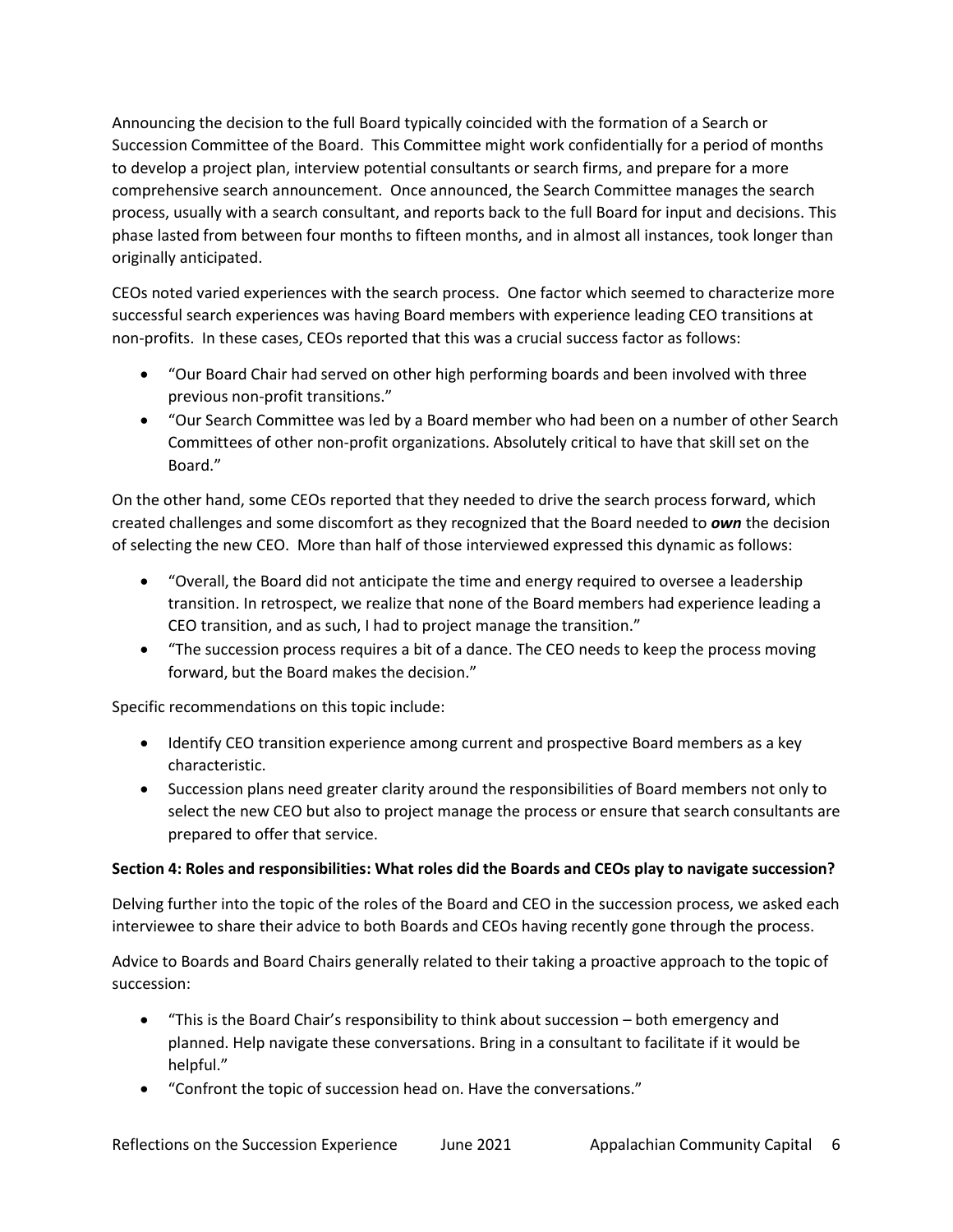- "There must be true transparency between Board Chair and CEO. If an issue comes up, deal with it directly, ethically, and fairly."
- "Regular conversations about succession help 'depersonalize' the topic it helps to think about succession planning for the 'role' rather than the 'person.'"
- "Remember the whole process makes staff uneasy, so communicate or meet with staff regularly throughout."
- "Start succession planning as soon as possible. Planning ahead for multiple years allows stakeholders to prepare for a change in leadership and allows the Board to prepare and be careful about their challenging role."

Advice to CEOs fell into two broad categories; the first related to the commitment to build strong Board relationships and the second related specifically to the succession process. On building a strong Board, leaders shared these insights:

- "Most people look to their Boards to provide power, money, and wisdom, but what I wanted most was wisdom. I found it particularly helpful to have Board members who were themselves CEOs – they understood the accountability and stress of the job."
- "I started out with a fairly passive approach to building a board, but increasingly became more deliberate and intentional. Now, I can't say enough about the importance of building a good Board, and especially the relationship with the Board Chair."

Despite good intentions to build an independent Board, one CEO acknowledged that:

• "No matter how strong your Board members are, it is still difficult to say 'no' to a long-time leader."

A similar sentiment was echoed by another CEO who said:

• "My board said no occasionally, but they managed to do it in a way that made me feel it was in my own best interest."

Another articulated the fundamental responsibility of the current CEO to achieve a successful transition:

• "The CEO needs to ensure that the organization succeeds through a challenging period of change. There is always a balance between the role of the Board and the responsibility of the current CEO."

On the topic of advice to current CEOs considering transition or broaching the topic of succession planning, the advice reflected personal experiences and insights, such as:

- "Be honest with yourself about recognizing the right time to step away. To prepare to leave, develop your staff."
- "This will be personally hard. Find someone to work with to prepare mentally for the transition both personally and organizationally."
- "Consider hiring an executive coach. If it's the right one, it can really help."
- "Start early. Don't wait for a crisis."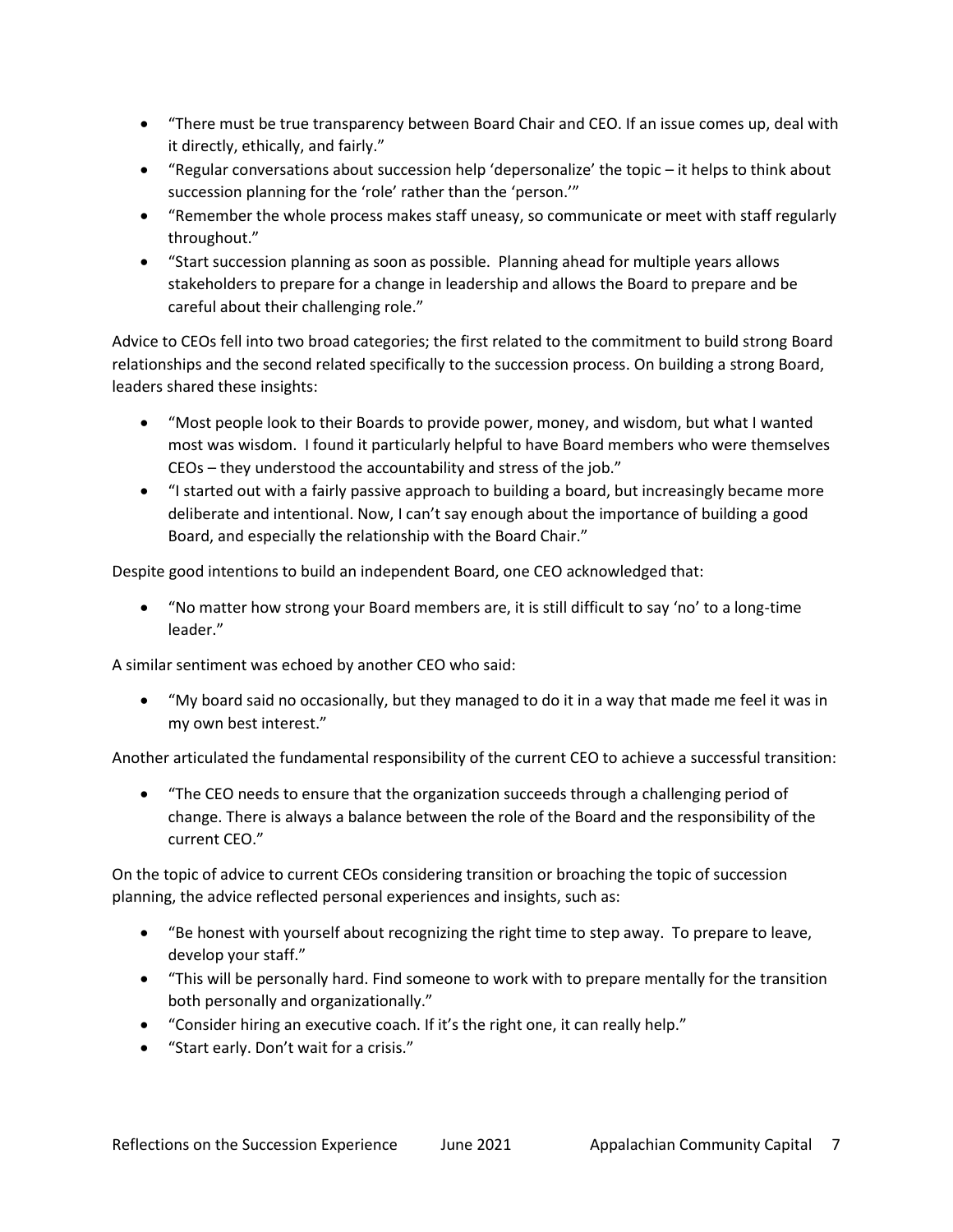• "Even though it feels risky, recognize that succession is a reality. Every CEO should be willing to have this conversation. It's ok if the planned succession conversation focuses on process – it helps set the stage for conversations that may come in the future."

# **Section 5. Selection of the new CEO: What were the results of the search and selection process?**

At the seven organizations interviewed, the new CEO was chosen from one of four backgrounds: An outsider with experience in the CDFI industry (3 new CEOs); a current Board member (2 new CEOs); an internal candidate (2 new CEOs); or outsider with experience in a related industry (1 new CEO)<sup>3</sup>.

Five of the organizations used national Search Firms (Russell Reynolds, Korn Ferry, Isaacson Miller, Koya Leadership, and CarlsonBeck); and the other two recruited candidates known to the search committee from their local market. (List of search firms found in Appendix 2).

The selection process had a few common elements, and yet, each organization's journey was unique. Common elements included involvement of the CEO in providing input on the job description, the establishment of a search committee charged with leading the process; and in most cases, hiring a search firm. Most of the CEOs indicated that they were interviewed by the Search Firm, met with, or were asked to share their insights on candidates in early stages of interviewing. All indicated they were **not** asked to offer an opinion on the finalists. However, beyond these similarities, the search experience played out in different ways as illustrated below.

In two cases, the search process resulted in unexpected changes to the initial search parameters. For one organization, the CEO's decision was in part triggered by the retirement of a highly capable Chief Operating Officer. In a discussion about hiring a new COO, one of the Board members suggested to the CEO that the caliber of candidates would be much stronger if they launched a search for a new CEO. This was one of several factors that convinced the CEO to start the transition process. In this unique situation, the current CEO intended to stay with the organization he had founded, but to take a less active role in running the organization. By moving into a Founder/Senior Advisor role, he was able to open the CEO search up to candidates with the skills to lead the organization in that role. While the search firm admitted they had never seen this scenario and were at first skeptical, upon interviewing the CEO, they endorsed it as a strategy. This was fully disclosed to all candidates and the interview process (though not the final decision process) included the CEO.

For another organization, the initial search sought a replacement for their long-time President and CEO. Yet, as the search narrowed to two finalists, the Search Committee presented to the Board the unexpected recommendation to hire both finalists, splitting the roles of CEO and President. This model is more akin to corporate models and reflected the increased size, sophistication, and management needs of the organization.

For two other organizations, the search process exposed tensions between the Board and CEO which resulted in departures tinged by regret. In one organization, the Search Committee brought forward two finalists for the senior staff and board to interview, and the two groups had distinctly different preferences for final selection. The Board had the final responsibility to select the next CEO and chose

<sup>&</sup>lt;sup>3</sup> Adds up to 8 because at one organization the President and CEO was replaced by two people, splitting the role.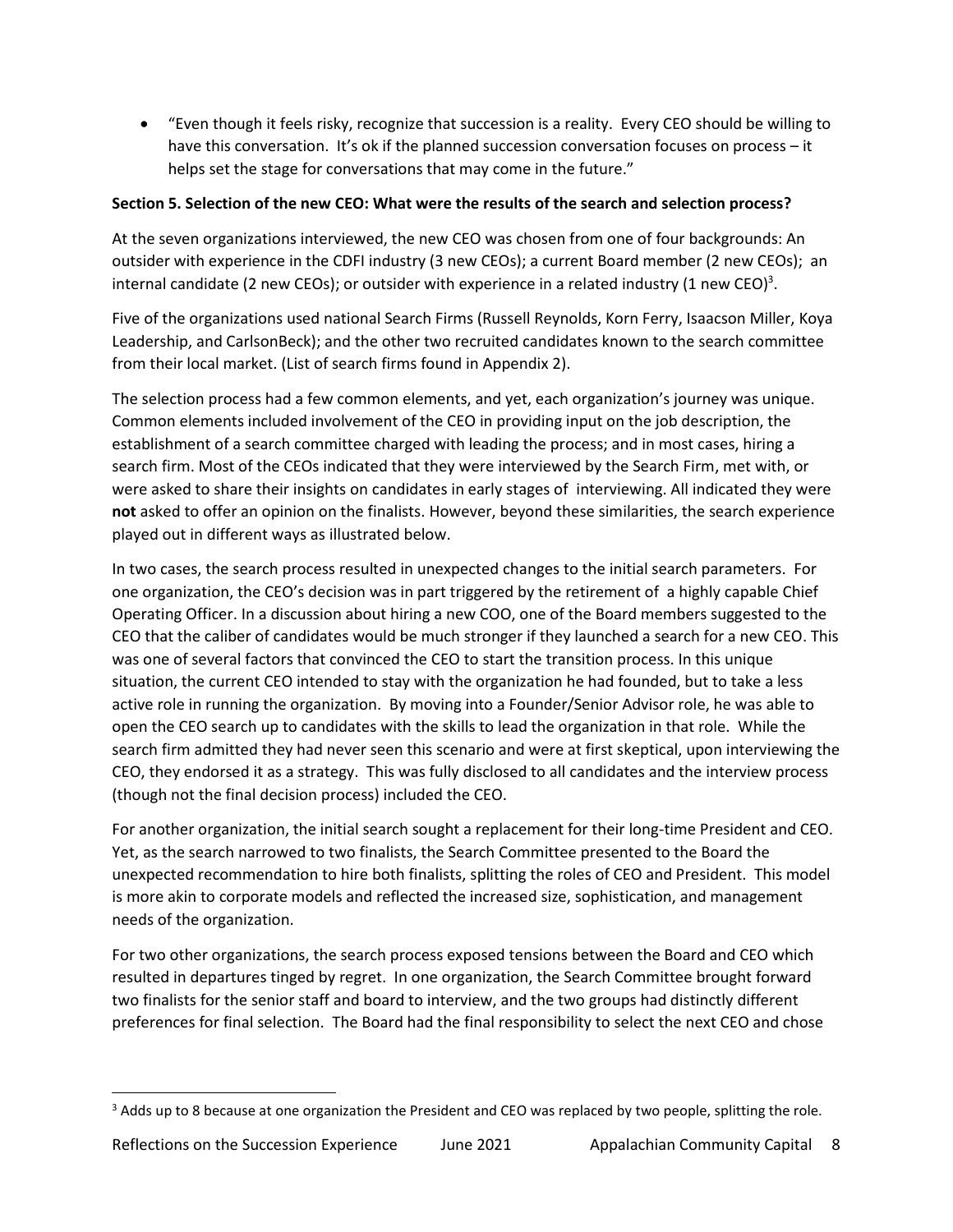their preferred candidate. However, the stark difference of opinion perhaps reflected a misalignment between Board and Management, which has subsequently resulted in several senior staff departures.

In another organization, the former CEO reported that the Board selected an outsider to lead the organization mid-way through the search process and asked the CEO in place to step down. This abrupt action, in what had been perceived to be an orderly process, was disruptive to the staff of the organization, as well as painful to the long-time CEO.

In the other three organizations interviewed, the process proceeded more predictably. One organization selected a longtime Board member who was well known to senior staff. In another a current leader inside the organization was selected among two internal candidates, although as described in the next section, this involved extra responsibility. And finally, the third of these recruited a well-known local industry expert.

In summary, while all seven organizations went into the search process with certain expectations of a predictable process, as these experiences demonstrate, the path to transition can have a high probability of unexpected turns and outcomes.

## **Section 6. Staff engagement: How was the staff involved, notified, and engaged?**

CEOs noted the impact of CEO transition on their staff. Even before a transition is announced, staff are aware of the potential for disruption that a CEO transition has on the organization and on their lives. One CEO reflects:

• "We should have shared the Succession Plan with staff more openly, taking care to remove specific names. It would have provided a level of assurance to staff that there was a plan."

Once a transition is announced, other CEOs noted the importance of ongoing communication about the process to staff. One CEO said:

• "Communicating regularly with staff during the period between the announcement of the search and the selection of the new CEO is often a multi-month process. We sent out an email update to all staff monthly during the search."

Once the selection of a new CEO was made, the communication process involved many stakeholders from funders, to partners, and perhaps most important, staff. In virtually all cases, the Staff were not involved in the search process except for one CDFI in which there were multiple internal candidates. The former CEO described the situation as follows:

• "We had more than one internal candidate among the finalists, and wanted to retain both, knowing one would be selected and the other one likely to be disappointed. As a result of that, we were very transparent about the process and communicated the decision with a lot of respect to both candidates. We were also very intentional in our communication to all staff to signal our support for the talents and contributions of both candidates. It's very *important to think about how things will land in your communication*."

For the others interviewed, CEOs outlined common principles of a communication cascade:

• Identify the various stakeholders (Board, Senior Staff, All Staff, Funders, Partners, the Public)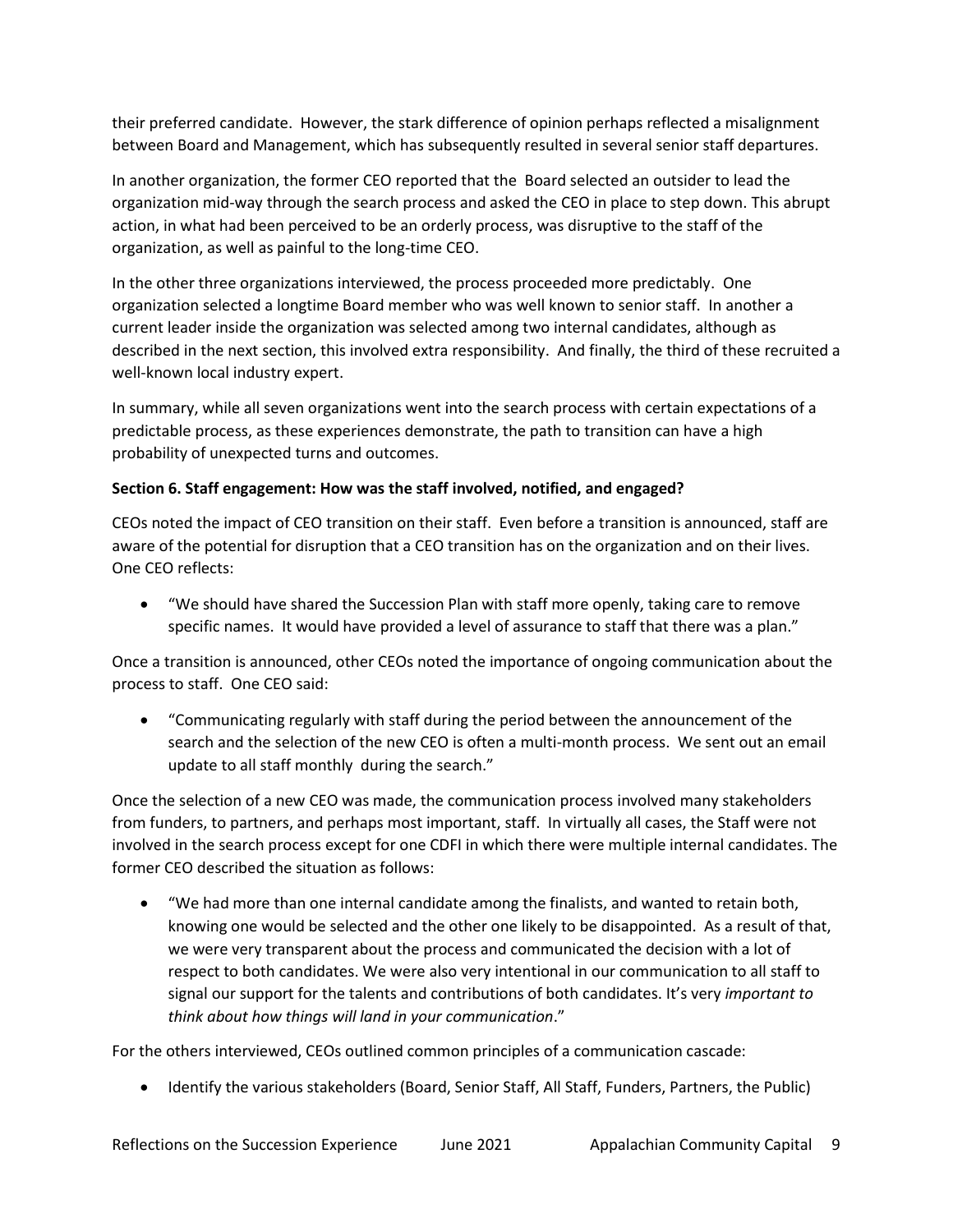- Determine the message to deliver (About the new CEO, transition timing, role of former CEO)
- Determine how the message should be delivered (in-person, phone, email) and by whom (Board, former CEO, Senior Staff)

Most described this as a highly choreographed process, with those being "pre-notified" asked to keep the information private until it was announced publicly. In general, the staff was notified shortly before the public announcement was made.

Once the announcement was made, there was generally a gap of a few months before the new CEO started full time. CEOs noted the ways in which the incoming CEO interacted with staff that were effective, such as:

- "Incoming CEO came to a staff meeting after his selection and won people over with his warmth and emotional IQ."
- "While the incoming CEO was not able to fully on-board for a few months, she used the interim time to visit frequently and build relationships with staff members."
- "After the announcement of the new CEO and before she officially started, she attended an allstaff retreat. It gave people a chance to get to know her."

The timing gap also provided a leadership development opportunity for the organization's staff, as one CEO explained:

• "During the interim, two senior staff we had committed to develop did a great job running the organization."

Yet, the departure of a long-time CEO is a loss experienced by staff and sometimes resulted in more turnover than expected, as explained by the former CEOs:

- "Staff experienced sadness at the CEO leaving -- they had strong loyalty to him and appreciated his leadership. Several senior leaders have since left."
- "In a situation where the official announcement differs from what they have heard along the way, it breeds distrust, and results in low morale. It's not surprising that over the subsequent months, many staff leave."

Even if there is not staff turnover, CEOs recognize their departure is an opportunity for the organization to grow, which could not happen while they were still at the helm:

• "Sometimes a long-time leader develops into almost a 'cultish' figure among staff, and a transition is a chance to remake the culture away from that dynamic."

While there may be a temptation to think the work of the search committee is over with the selection of a new CEO, the experiences outlined above clearly illustrate that the transition process is a critical time for the organization. Thinking about how communication will land on different constituencies is an element of the emotional intelligence cited by one CEO as key to navigating this transition successfully.

A key recommendation from these experiences arises:

• Recognize that the work of the CEO transition does not end with the selection of a new CEO. The work of communicating to all stakeholders is an important step in transition. The Board,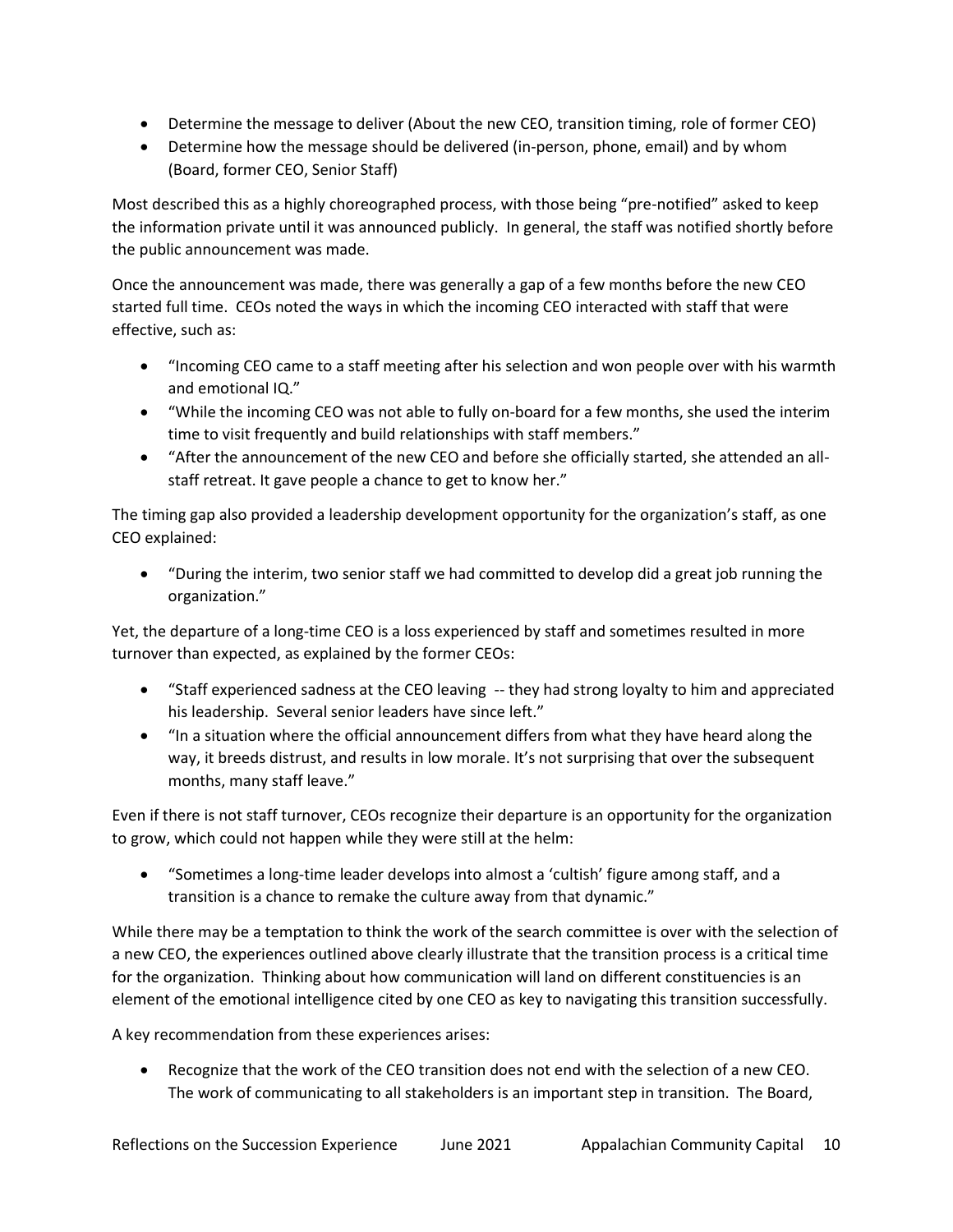members of the Search Committee, the new and transitioning CEOs, and key leaders of the organization should work together to develop and implement a strategic communications plan around the announcement of the new CEO.

### **Topic 7: Celebration: How was the CEO's tenure celebrated?**

Celebrating the tenure of a long-time leader is important for both the person and the organization. Most of those interviewed noted that their tenure was celebrated at multiple events, most often a large gala that coincided with a regular fundraising event; and a second smaller (though not small) event that was more focused on staff and family.

Most CEOs reported these events were highly successful and made them feel great. Many cited how important it was that their families were able to join the celebration**.**

These comments illustrate the importance of the events to the organization and to the individual:

- "Big public event was billed as a tribute to both me as departing leader and welcome to our new CEO. It felt great that my kids came."
- "At our big annual fundraiser with over 600 people, I was given an award and the new CEO was announced and introduced. A second smaller retirement event with about 150 people was more personal. It was really great. I felt acknowledged and celebrated."
- "A large reception was held staff, community partners, former board members, and my family were invited. The staff put together a binder of client success stories – which were a hallmark of my tenure – I always called them the 'fire that fuels our work.' I had an opportunity to share how this had become my life's work."

Other CEOs noted that other leaders from the industry travelled long distances to attend their celebratory event, reflecting the camaraderie of the field and in some cases, decades of shared experience battling for social and economic justice. Some received industry or coalition awards at the time of their departure or soon thereafter, providing further opportunities to acknowledge their contributions to the field and celebrate the history of their organization, its milestones, and impact on underserved communities.

#### **Topic 8: Transition completions: How were compensation and ongoing involvement handled?**

This section covers compensation, whether it was defined as retirement or transition pay, and the variety of ways that former CEOs viewed their ongoing involvement with the organization they had built and transitioned from.

On compensation, we asked the CEOs whether they had negotiated any form of retirement pay upon leaving. This turned out to be a bit of a fraught topic, with little road map for how to navigate the conversation. As one CEO said: "I had little knowledge and few expectations."

As a positive case example, one CEO acknowledged that she like many others did not know how to approach the topic. After calling a few trusted friends, she looked at available data from their compensation company (Quatt) related to retirement packages and proposed a figure to the Board which she felt was affordable to the organization in terms of amount and payout over time. She was gratified to have the Board not only accept her proposal but somewhat increase it.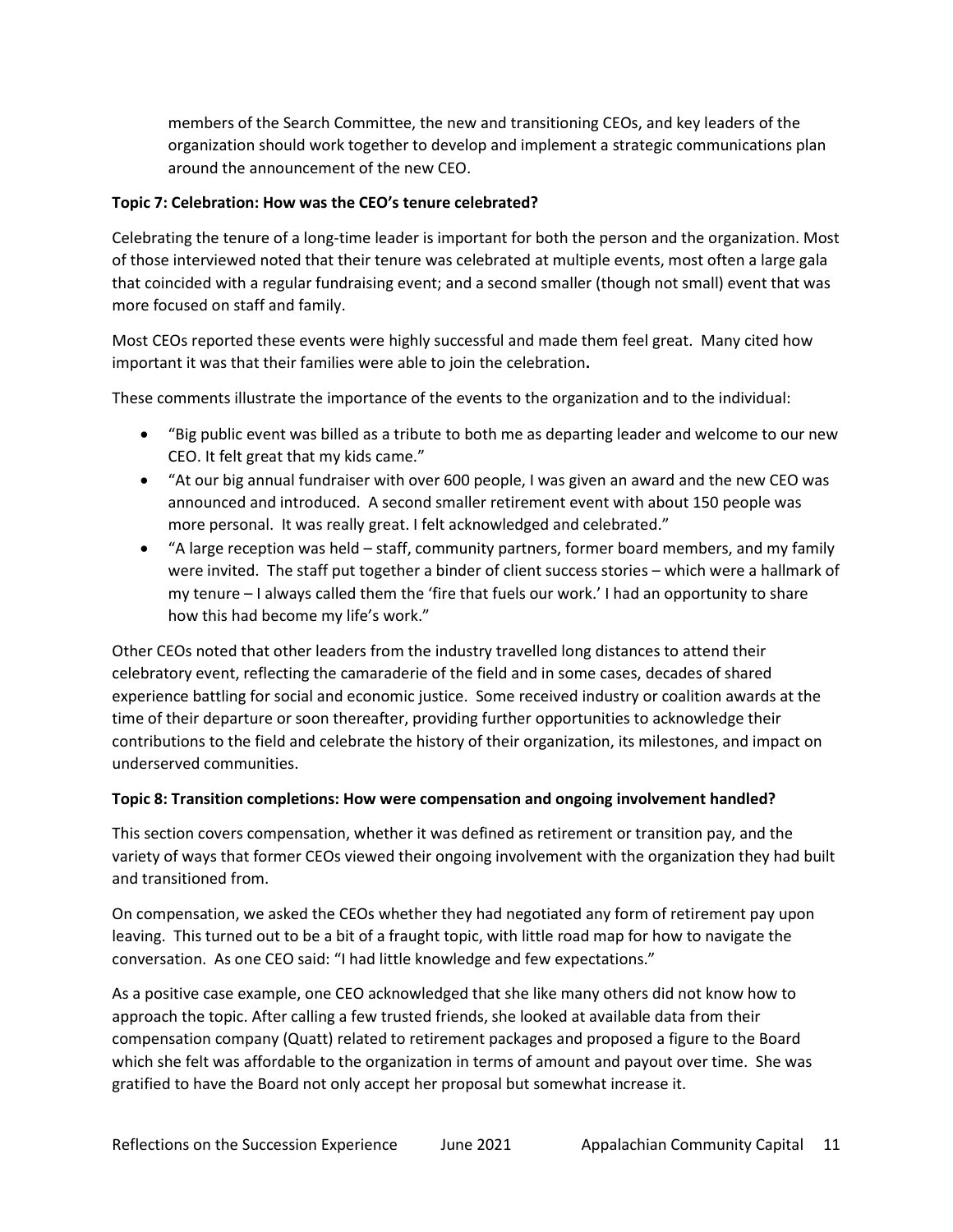Sadly, this positive case was the exception. In most cases, the lack of clarity produced a sour note offsetting the positive goodwill created by the celebratory events described in the previous section.

Some reported that their efforts to open a dialogue about retirement pay were met with a lack of support from their boards, as illustrated by comments such as these:

- "My request was rejected out of hand. The Board sent the message 'why should we pay you since it was your decision to leave?' "
- "In preparing to hire a new CEO, we looked at the level of compensation the CEO should be making for an organization of our size. It was clear that the compensation for the new CEO should be substantially higher than what I was making. While the Board adjusted my salary to reflect market conditions, the Board still made me feel uncomfortable about requesting a retirement package."
- "I took to the Board the framework that 1x salary was a reasonable package and 2x salary would be a generous package. I felt the organization could afford this. Ultimately, what they offered me had so many strings attached that I turned it down."

This represents an important topic for Boards to address and perhaps for industry guidance or frameworks, whether that guidance is narrowly defined for the CDFI field or more broadly for nonprofit or community development leaders.

Another topic for which there was little guidance involved how CEOs engage with the organization posttransition. Of the seven CEOs interviewed, two stayed involved with the Board following their transition, one as a voting member and one as a non-voting member. They expressed appreciation for both the ongoing connection as well as need to walk a fine line:

• "I'm careful to never pry into areas that might be sensitive or to ask fellow Board members how the new CEO is doing. But it is great to see the staff and hear about what's going on."

The majority of those interviewed did not serve in an official capacity on the Board, and a few stated their opinion that former CEOs should not be on the Board. They expressed strong agreement about stepping aside and not interfering with the new leadership:

- "While I continue to be a resource to the new CEO, I am intentional about not getting in the way and giving them space to lead."
- "It is your duty as former CEO to get out of the way; to back off; let your successor run the show."

While agreeing with the "do not interfere" sentiment, others recommend the post-transition time would benefit from guidelines for how the CEO would engage with the organization, especially when they continue to live in the same community. A post transition checklist might include topics such as:

- Access to archives email, documents, books
- Contact person for routine inquiries
- Technology support such as email address, laptop, and access to the IT help desk
- Protocols for communicating with staff members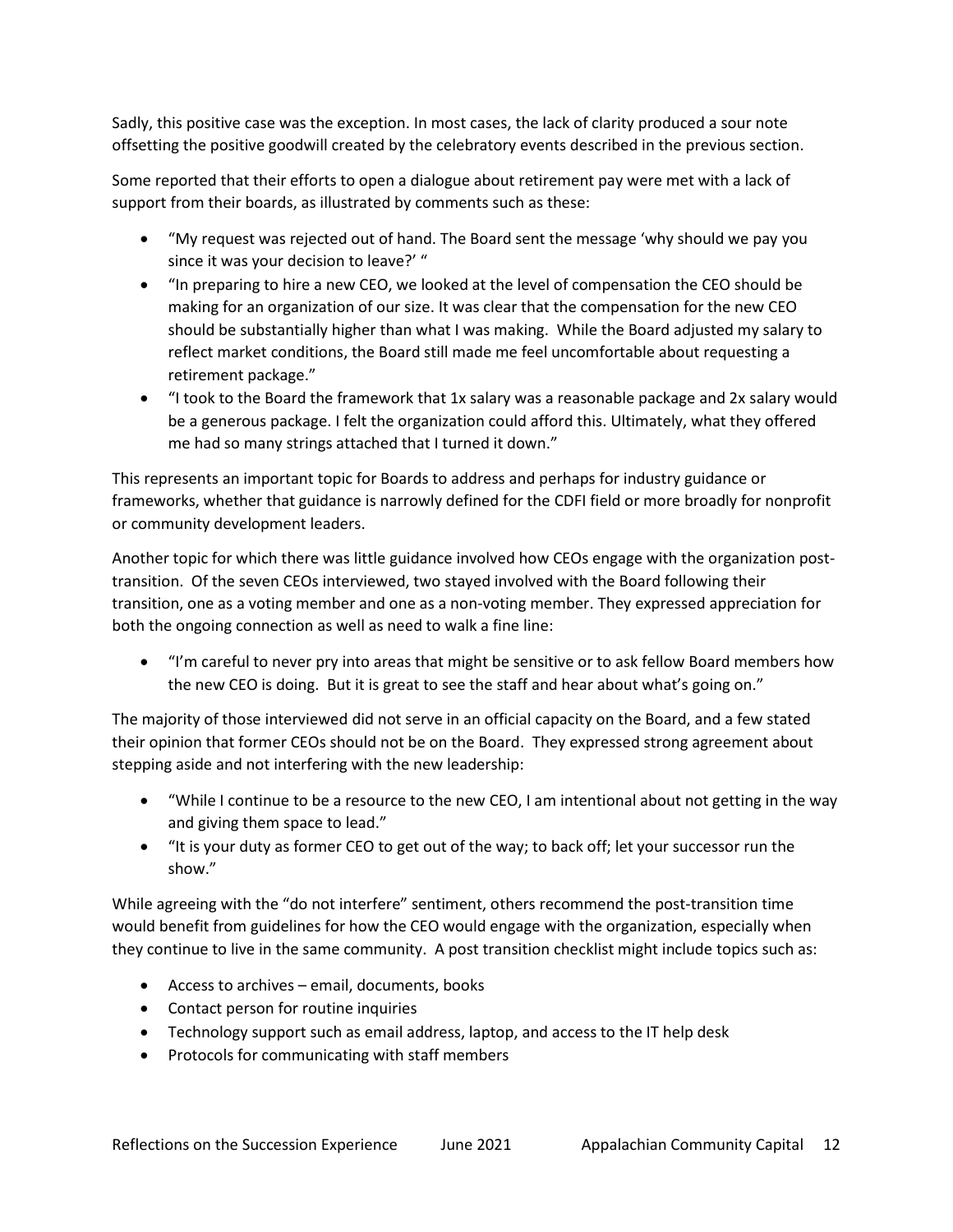Overall, the topic of the post-transition arrangements is one that needs further attention. Indeed, in reviewing resources listed in Appendix 2, none of them offer guidance on this topic. Yet as reflected in this section, having more support to navigate the post-transition relationship would be helpful.

# **Topic 9: New beginnings: What has life been like since transitioning?**

Since leaving their posts as long-time CEOs, two of the seven interviewed have moved into new paid positions. The remaining five continue to be engaged in the CDFI industry, in a consulting or volunteer capacity. Across the board, those interviewed echoed the sentiment expressed by one: "I love this industry and the people; and have found ways to stay involved."

Equally strongly, former CEOs urge current CEOs to "not underestimate the impact this will have on you personally. Being CEO is a huge part of your identity." CEOs reported missing aspects of the job that were part of the daily life of running an organization, such as:

- Technology and administrative support
- Running staff meetings and getting people to laugh
- People calling to ask your opinion
- Interaction with younger staff members to learn from, teach, and mentor
- Having a platform to share your perspective and influence policy
- Archives of previous emails, papers, and other resources to reference

One former CEO expressed it this way:

• "It's hard to have relationships truncated. You have to distance yourself from a time and place that defined so much of your life. It is difficult."

CEOs also report a certain tension between giving the new CEO space and "staying out of the way" with a recognition that they have a certain level of goodwill which could be used as an asset.

• "While it is important to give the new CEO space, I still have long standing relationships with staff members, funders, and community partners. It feels tricky sometimes."

Personally, leaders report pursuing sports and music as hobbies, and diving into new arenas such as international affairs.

What do former leaders *not* miss? Across the board, they do not miss the all-consuming nature of the CEO role, and associated stress. Fundraising and navigating difficult personnel issues were also frequently mentioned as challenges not missed.

Finally, advice on this topic falls into two categories. First, to the CEO preparing to transition:

• "Recognize that this transition is both personal and organizational. While you will naturally think about the organization, it is very important to think about the personal, and leaving as a bridge to something new."

And secondly, to incoming CEOs:

• "Use your emotional intelligence to interpret your predecessor's state and needs, recognizing that building the organization was someone's life work. This deserves both honor and respect."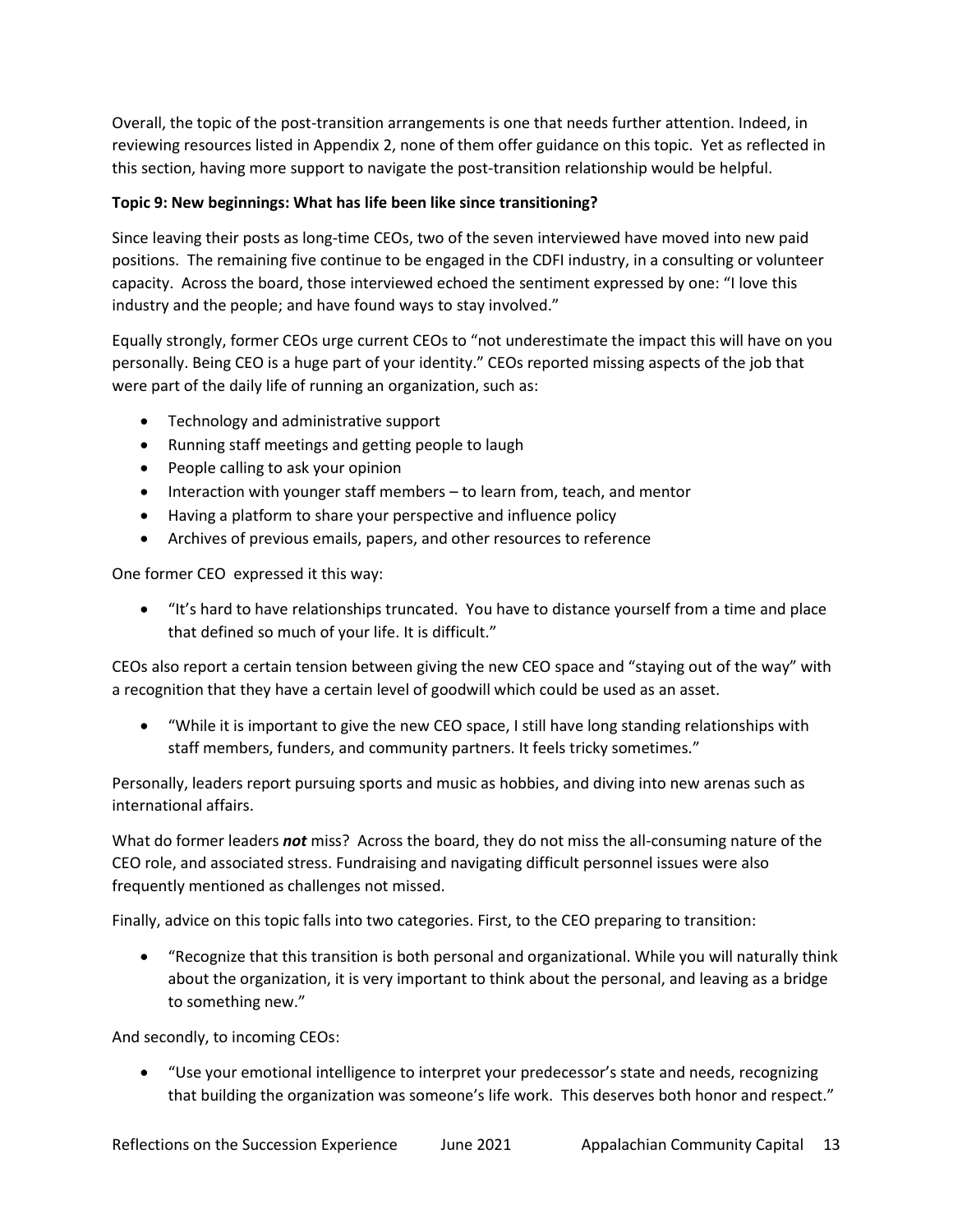#### **Topic 10: Summing up, Conclusions, and Recommendations**

We closed our interviews by asking the CEOs to reflect on what they are most proud of in looking back at their tenure and have recorded those responses. They are listed here:

Deborah McKetty, CommunityWorks: "The impact on people's lives."

Gary Lindner, PeopleFund: "The team and culture created at PeopleFund and all that we achieved."

Mark Peterson, Bridgeway Capital: "Putting \$100 million to work to improve lives in low-income communities."

Lenwood Long, Carolina Small Business Development Fund "Keeping the organization alive and allowing people to fulfill their dreams."

Eric Weaver, Opportunity Fund: "Our impact and the culture we built."

Ron Phillips, Coastal Enterprises, Inc.: "Building an institution to carry on with the challenges of race, caste, class, and economic opportunity."

Nancy Andrews, Low Income Investment Fund : "Focusing on people **and** place, not just place."

#### **Conclusions and Recommendations:**

All the CEOs interviewed for this project made an incredible impact on the CDFI field, leading their organizations through periods of innovation, growth, and transformation and bringing to life their missions to provide opportunity to the underserved. Equally, they confronted the challenges of meeting payroll when the bank account was low, raising support, and managing an organization. They shared their experiences with the perspective of leaders who have been in the trenches, wrestling with how to achieve their missions while building a sustainable organization.

Acknowledging the generosity of these great leaders in sharing their perspectives on the succession process, and recognizing the unique value of their experiences, the following recommendations are put forward:

#### **Recommendation 1: Compensation and post-departure guidelines**

Much more work is needed to set out guidelines for CEO departures. There are no established guidelines or visible resources for retirement compensation for CDFI CEOs. The absence of guidelines is inefficient as many CEOs reported having to do their own research on the topic and the lack of guidelines increases the potential for friction between the CEO and Board. As detailed in this report, there are few examples of positive negotiation of retirement packages among those interviewed. This is an important oversight which not only affects those contemplating retirement but could also affect the ability to attract high quality leaders to CEO roles. Developing such guidelines should be a Board-level responsibility. Public companies and many large private companies and non-profits typically have Compensation Committees which would address these topics. Yet that is not common among CDFI Boards, which raises an opportunity to charter such a committee. Related to navigating departures is another recommendation to create protocols or checklists for ongoing interaction between a former CEO and the organization to neutralize any potential discomfort.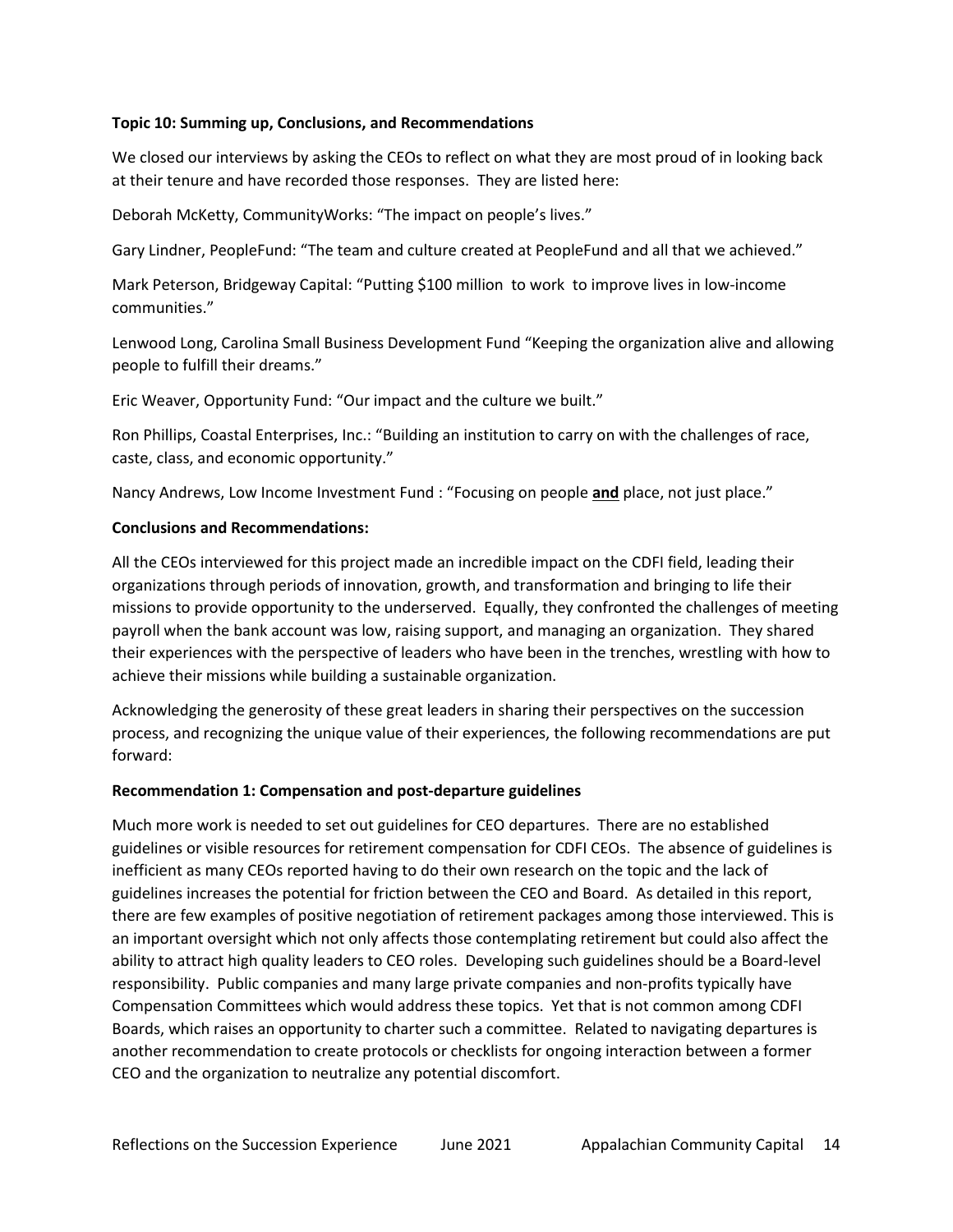#### **Recommendation 2: Board composition and responsibilities**

Having at least one, and preferably several board members with experience serving on a previous nonprofit Search Committee is an incredibly valuable, and rarely articulated, characteristic. Judging from the interviews, this characteristic seemed to define more successful search processes, and the lack of it was evident in less successful ones. Even if there is not an imminent expectation of a leadership transition, this skill set, which the study reveals existed in less than half of the organization's reviewed, might also address another opportunity, which is to enhance the Board's ability to lead the overall succession planning of the organization as a strategic and sustainability priority. An additional responsibility of the Board to highlight is the importance of developing and implementing a strategic communications plan once a new CEO has been selected to reach all internal and external stakeholders.

#### **Recommendation 3: Former CEOs as an untapped resource**

All the former CEOs interviewed shared a love for the community development industry and discussed ways that they are continuing to give back and stay connected. It is hard to not see this current crop of former CEOs, and CEOs that transition in the future, as an untapped or under-tapped resource to the industry. Indeed, many of the CEOs interviewed referenced that they are coaching young and/or BIPOC CDFI leaders in an informal way. At a time of unprecedented growth in the CDFI field, it is easy to imagine the value that an experienced cadre of retired CDFI CEOs might bring to today's leaders. It would be worthwhile to develop a structured program to involve more CEOs in executive coaching, mentoring, or other initiatives which leverage their talents to advance the work and mission of community development. Models such as SCORE, Vistage, or partnerships with executive coaching bootcamps might provide a framework for unleashing the potential of former CEOs to have continued impact.

#### **Recommendation 4: Current CEOs should prepare for the personal impact of transition**

Recently retired CEOs urged current CEOs to prepare for the personal impact of this transition. Especially for those who are not moving to a new full-time role, or at least not one that has been identified at the time of their departure, former CEOs advise colleagues to give retirement more thought and planning. While all interviewed thought they were prepared, the reality of stepping away from an organization and role that has defined one for a long-time, is much more difficult than anticipated. This recommendation is best expressed in the words of one former CEO, who said: "It's hard to have relationships truncated. You have to distance yourself from a time and place that defined so much of your life. It is difficult."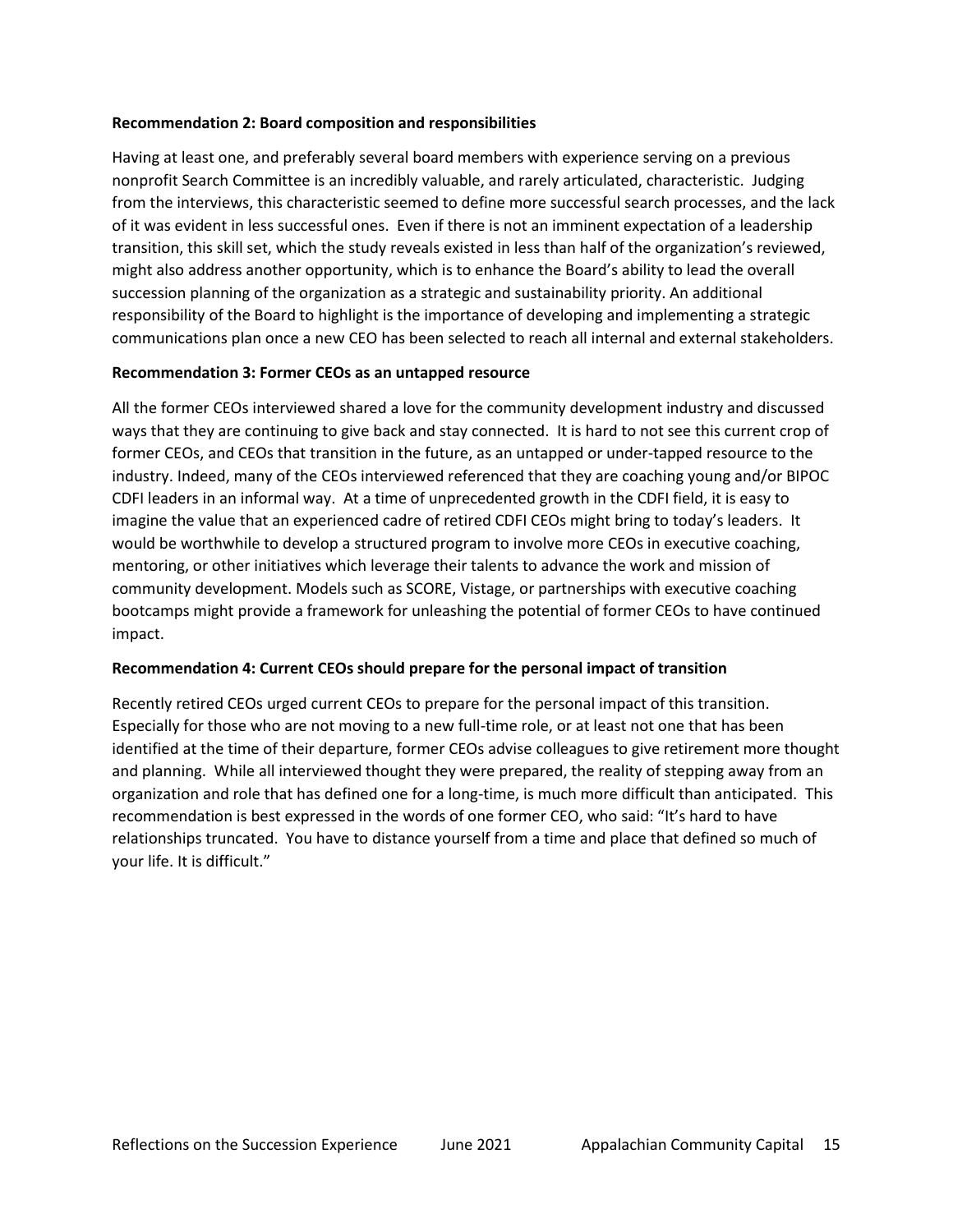#### **Appendix 1: Profiles of CEOs interviewed and the organizations they led**



#### **Deborah McKetty, CommunityWorks, South Carolina:**

Deborah founded CommunityWorks in 2005 as Greenville Housing Fund and oversaw its expansion across upstate South Carolina and into microlending and consumer finance before she left in 2020. Months after her departure, CommunityWorks received a grant from MacKenzie Scott, which was a strong affirmation of the impact of the organization's work in the community. Deborah was succeeded by Tammy Hoy, the founder and former CEO of Low Country Housing

Trust, now South Carolina Community Loan Fund. Having built a strong organization, board, and embedded strategic planning into the DNA of the organization, Deborah felt she could step away and accepted a leadership position with long-time local partner, United Way of Greenville. Starting that role at the beginning of the pandemic has been all consuming and very impactful, delivering direct relief to over 3500 families. In looking back at her tenure at CommunityWorks, she is most proud of "the impact we've had on people's lives."



#### **Ron Philips, Coastal Enterprises, Inc. ("CEI") of Maine, Maine:**

Ron founded CEI in 1977 and served as CEO until June 2016, just shy of 40 years. The accomplishments include developing a model of community economic development in a rural state; engaging in policy advocacy to expand resources to the field; advocating for consumer financial protections; linking job creation with employment training; and including social services such as child care as essential to holistic community development. Ron was succeeded by Betsy Biemann, a former

CEI Board member, as the new CEO and Keith Bisson, a long-time CEI leader as the new President. Since leaving, Ron has been involved with community efforts in his hometown of Waldoboro, Maine, including a historical mural in a low-income community celebrating the town's role in the Underground Railroad. He is most proud of "building an institution in Maine to carry on with the challenges of race, caste, class, and economic opportunity."



#### **Mark Peterson, Bridgeway Capital, Pennsylvania:**

Mark founded Bridgeway Capital in 1990 and served as CEO until he retired in November 2019, a 29-year tenure. During this time, Bridgeway grew to over \$100 million in assets; established offices in Pittsburgh, Erie, and Uniontown; achieved \$20 million per annum in lending volume; expanded financial products into small business, real estate, and nonprofits. After a national search, Mark was succeeded by Bridgeway's Chief Credit Officer, TJ Bogdewic, who had been hired three years

previously. Upon retiring from Bridgeway, Mark serves as a Board member of Neighborhood Allies, the leading community development organization in Pittsburgh. He serves as a volunteer consultant helping to grow the Hill District Federal Credit Union, a Pittsburgh CDFI serving a local African American community. He has also mentored the CEO of a small local non-profit. He is most proud of "bringing a new \$100 million to put to work to improve lives in low-income communities."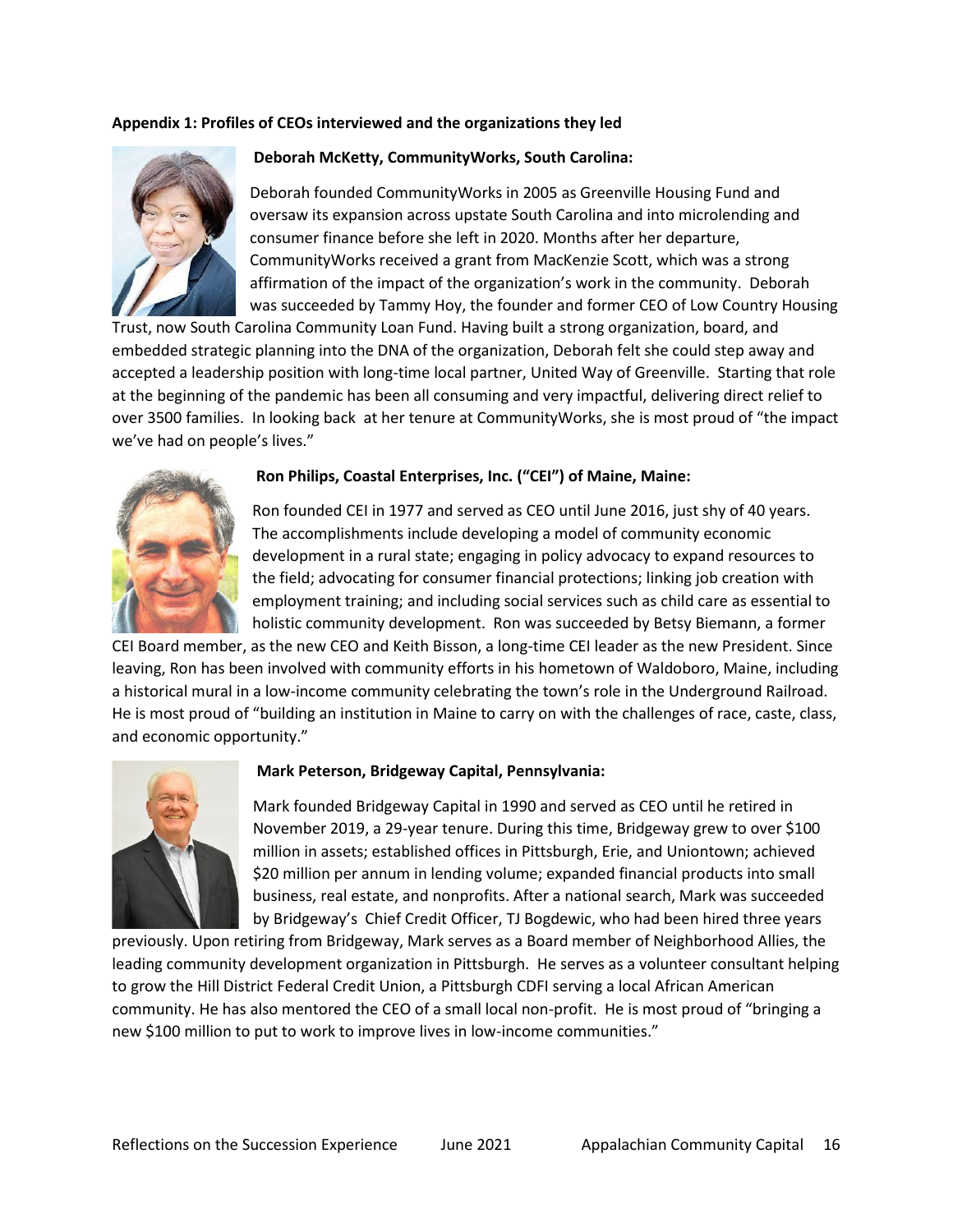

# **Eric Weaver, Opportunity Fund ("OF"), California and National:**

Eric founded OF upon graduating from Stanford Business School in 1992 as part of an initiative between the Silicon Valley Foundation and Silicon Valley Bank to do something meaningful around CRA. He stepped down from the CEO role in 2017 and continues to serve as a voting member of the Board and as a Senior Advisor to the organization. OF's early focus was on affordable housing lending and an Individual Development Account (IDA) program, which really took off and was at one time the

largest in the country. In later years, the organization focused on microbusiness lending and New Markets Tax Credit lending. By the time Eric stepped down in 2017, OF had a small and microbusiness portfolio under management of over \$100 million and was making over 3,000 loans a year. Through its partnership with Lending Club and its new alliance with Accion, OF provided technology-based lending nationally. Eric was succeeded by Luz Urrutia, formerly with for-profit CDFI Opportun and founder of a bank serving the Latino community in Atlanta. Since stepping down from the CEO role, Eric has moved across the country to Maryland, and has done some consulting with small CDFIs and mentored younger leaders of color. He is most proud of "our impact and the culture we built."



## **Nancy Andrews, Low Income Investment Fund ("LiiF"), California and National:**

Nancy was CEO of LiiF for 20 years from 1997-2017, succeeding the founder, Dan Liebson, who ran the organization (then known as Low Income Housing Trust) for the first 13 years of its existence. Over her tenure, the organization grew from \$35 million in Assets Under Management (AUM) to nearly \$1 billion; expanded from 3 locations to now serving 31 states; and most importantly, LiiF transformed from a loan producer to an organization with a guiding mission of poverty alleviation as its

platform, addressing housing, early childhood care and education, health, and workforce needs. Nancy was succeeded by Dan Nissenbaum, who came from the Urban Investment Group at Goldman Sachs and served as a long-time Board member of LiiF. Nancy reflects that she had originally planned to serve as CEO for 10 years, but the role gave her so much opportunity to grow and be creative, that she ended up staying for 20 years. Since leaving, she has pursued sports that she had not had time for and has nurtured an interest in international affairs. She continues to stay involved in the CDFI field, which she loves. She is most proud of "Focusing on people **and** place, not just place."



# **Lenwood Long, Carolina Small Business Development Fund (CSBDF), North Carolina:**

Lenwood served many roles with CSBDF and its predecessor organizations dating back to 1989, including being one of the co-founders when the North Carolina Minority Support Center provided services to the minority credit unions in the state. He served as chair of the board, board member and as staff of the organization. As state funding for this program waned, under his leadership, the organization

rebranded as The Support Center and as the Carolina Small Business Development Fund transformed to be a loan fund serving minority entrepreneurs, gaining access to SBA programs, and creating the first Western North Carolina Women's Business Center. At the time of his departure in 2018, CSBDF had grown to \$40 million in assets. Lenwood's successor was Kevin Dick, formerly an Economic Development official with the City Government in Charlotte, North Carolina. After leaving CSBDF, Lenwood was appointed President and CEO of the African American Alliance of CDFI CEOs, an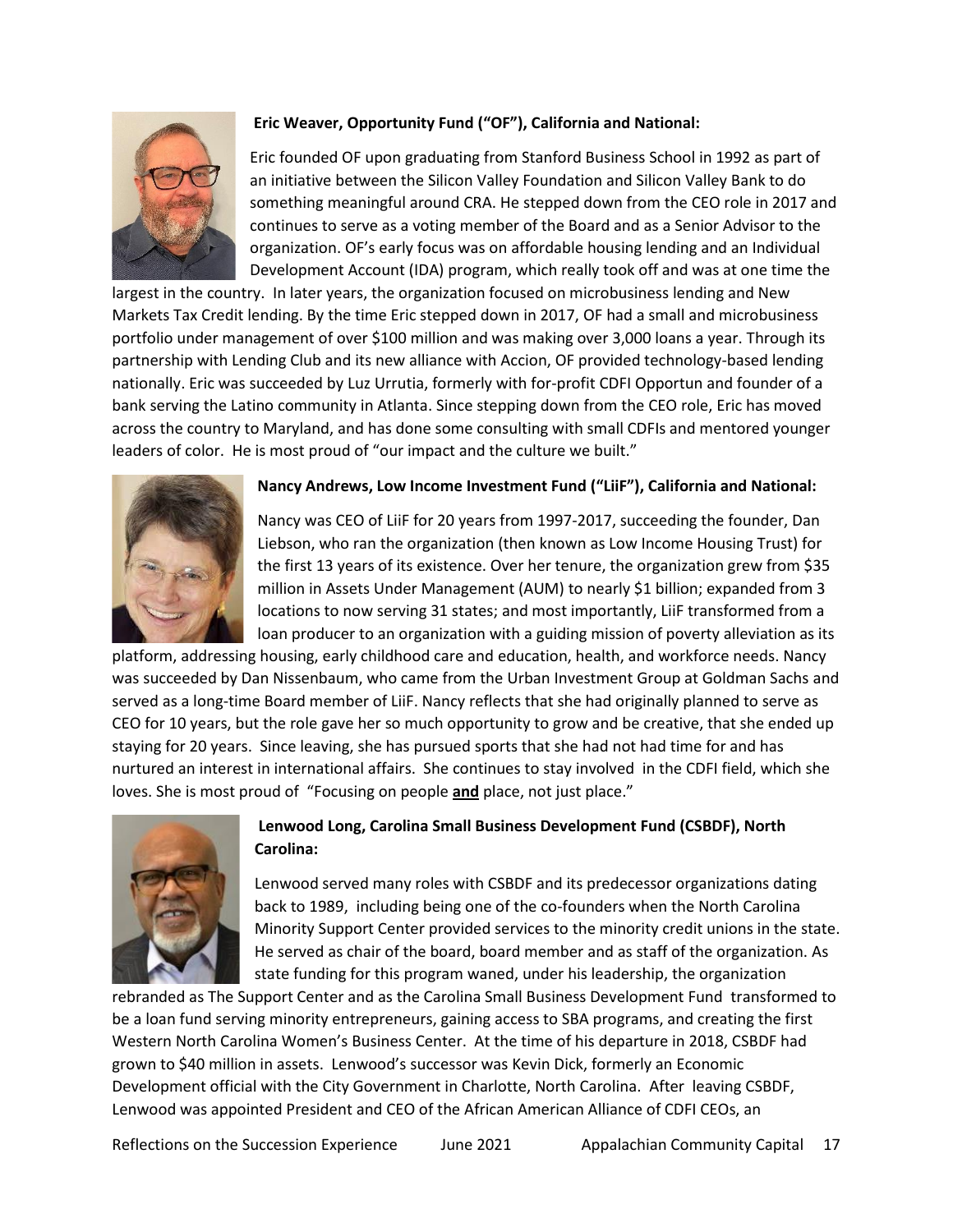organization he co-founded in 2018. He continues to provide consulting and coaching to CDFI leaders. He is most proud "that he kept [CSBDF] alive and help fulfill the dreams of many people."



### **Gary Lindner, PeopleFund, Texas:**

Gary was recruited to the CEO role at PeopleFund in 2010 from AccionTexas (now LiftFund). He completed his transition out of the CEO role in late 2019. He was succeeded by Gustavo Lasala, who came from the CDFI and mission finance industry. Over Gary's tenure, PeopleFund expanded from one location to nine across the state of Texas; obtained SBA Community Advantage, 504, and Microloan authorization; was awarded over \$100 million in New Markets Tax Credits; experienced a five-fold

increase in lending; oversaw three successful mergers/acquisitions; and created a twelve CDFI collaborative that provided low interest loans to veteran business owners. Gary's intent upon leaving PeopleFund was to retire but he was subsequently recruited to a Managing Director role with Baker Tilly. He continues to support veteran businesses, serves on 5 non-profit boards, and spends time on a family ranch southwest of Austin. He is most proud of "the team and culture created at PeopleFund and all that we achieved."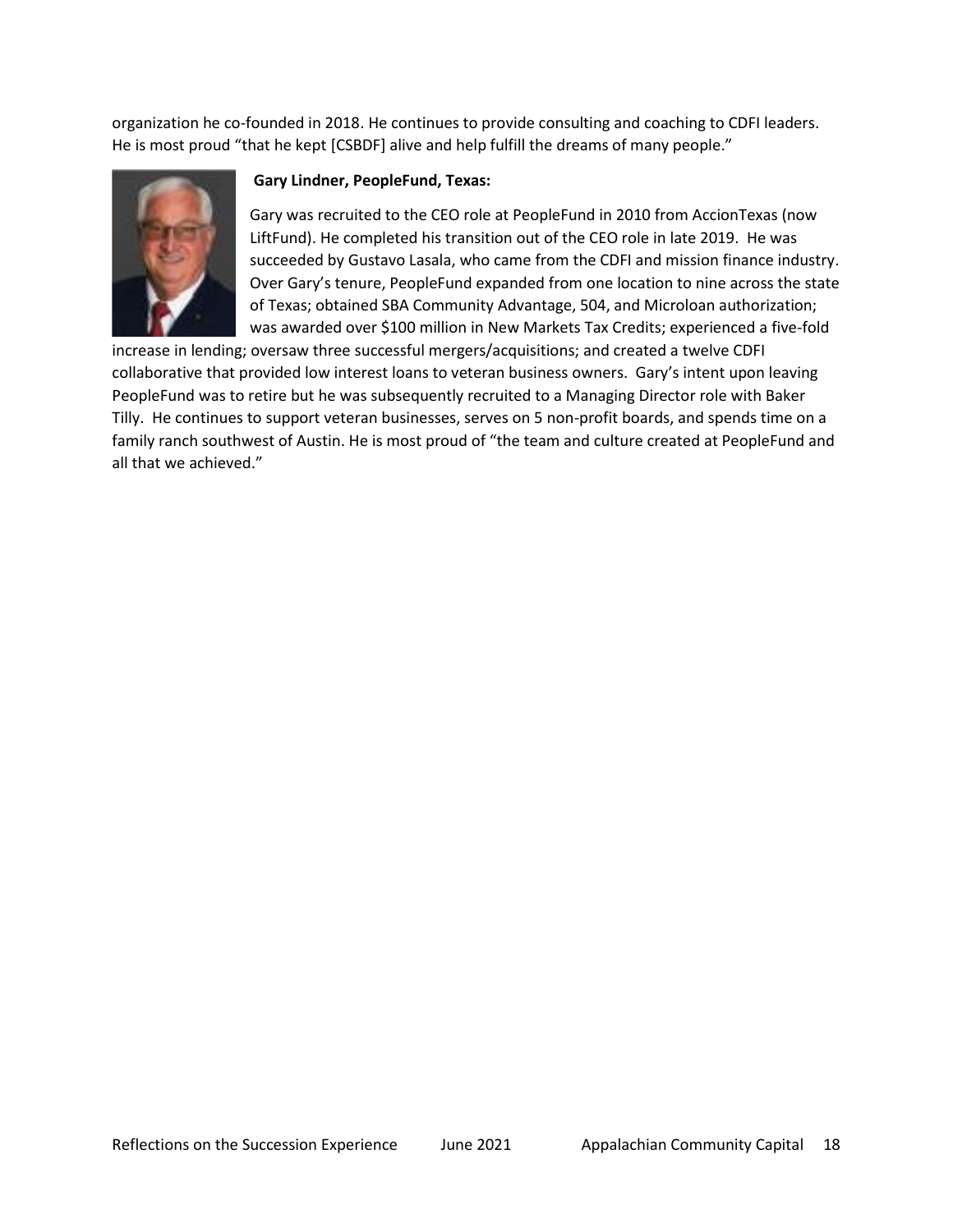### **Appendix 2. Resources on Succession Planning**

### **Books:**

*When Leaders Leave: A New Perspective on Leadership Change* by Priscilla Rosenwald and Lesley Mallow Wendell

• Short (80 page) guide to both principles of effective leadership change and practical diagnostics. Appendix includes key questions to address in both emergency and planned transitions

#### *The Founder's Dilemma* by Noam Wasserman

• Part of the Kauffman Foundation series on Innovation and Entrepreneurship

### *The Nonprofit Leadership and Development Guide* by Tom Adams

• Part of the Transition Guide series supported by the Annie E. Casey Foundation

#### **Online Resources:**

Annie E. Casey Foundation Executive Transition Series of Publications:

- Comprehensive resources on Leadership topics published 2004-2008 remain relevant today
- [https://www.aecf.org/publications?facet%5B%5D=report\\_series%3AExecutive+Transitions+Seri](https://www.aecf.org/publications?facet%5B%5D=report_series%3AExecutive+Transitions+Series#filter-section) [es#filter-section](https://www.aecf.org/publications?facet%5B%5D=report_series%3AExecutive+Transitions+Series#filter-section)
- Founder Transition study: <https://www.aecf.org/resources/founder-transitions/>
- Interim Executive study[: https://www.aecf.org/resources/interim-executive-directors/](https://www.aecf.org/resources/interim-executive-directors/)

The Bridgespan Group: NonProfit CEO Transitions

- Robust set of resources published in 2016 covering:
- When a Founder Moves on
- 10 things a departing CEO should do to manage their transition
- [https://www.bridgespan.org/insights/library/leadership-development/nonprofit-ceo](https://www.bridgespan.org/insights/library/leadership-development/nonprofit-ceo-transitions-resource-center)[transitions-resource-center](https://www.bridgespan.org/insights/library/leadership-development/nonprofit-ceo-transitions-resource-center)

#### The Management Assistance Group

- "Can Founders and Successors Co-Exist So Everyone Wins?"
- 8-page paper written by Mark Leach in 2006
- Characteristics of Founders, Successors, and Organizations that Help or Inhibit Mutual Success
- <http://leadershipintransition.org/docs/tablefortwo.pdf>

#### Compensation

- <https://quatt.com/>
- Compensation Study commissioned by OFN in 2012. Available for purchase from OFN for \$300.
- Table of Contents viewed here: [https://ofn.org/sites/default/files/resources/PDFs/Publications/CDFICompensationTableofCont](https://ofn.org/sites/default/files/resources/PDFs/Publications/CDFICompensationTableofContents.pdf) [ents.pdf](https://ofn.org/sites/default/files/resources/PDFs/Publications/CDFICompensationTableofContents.pdf)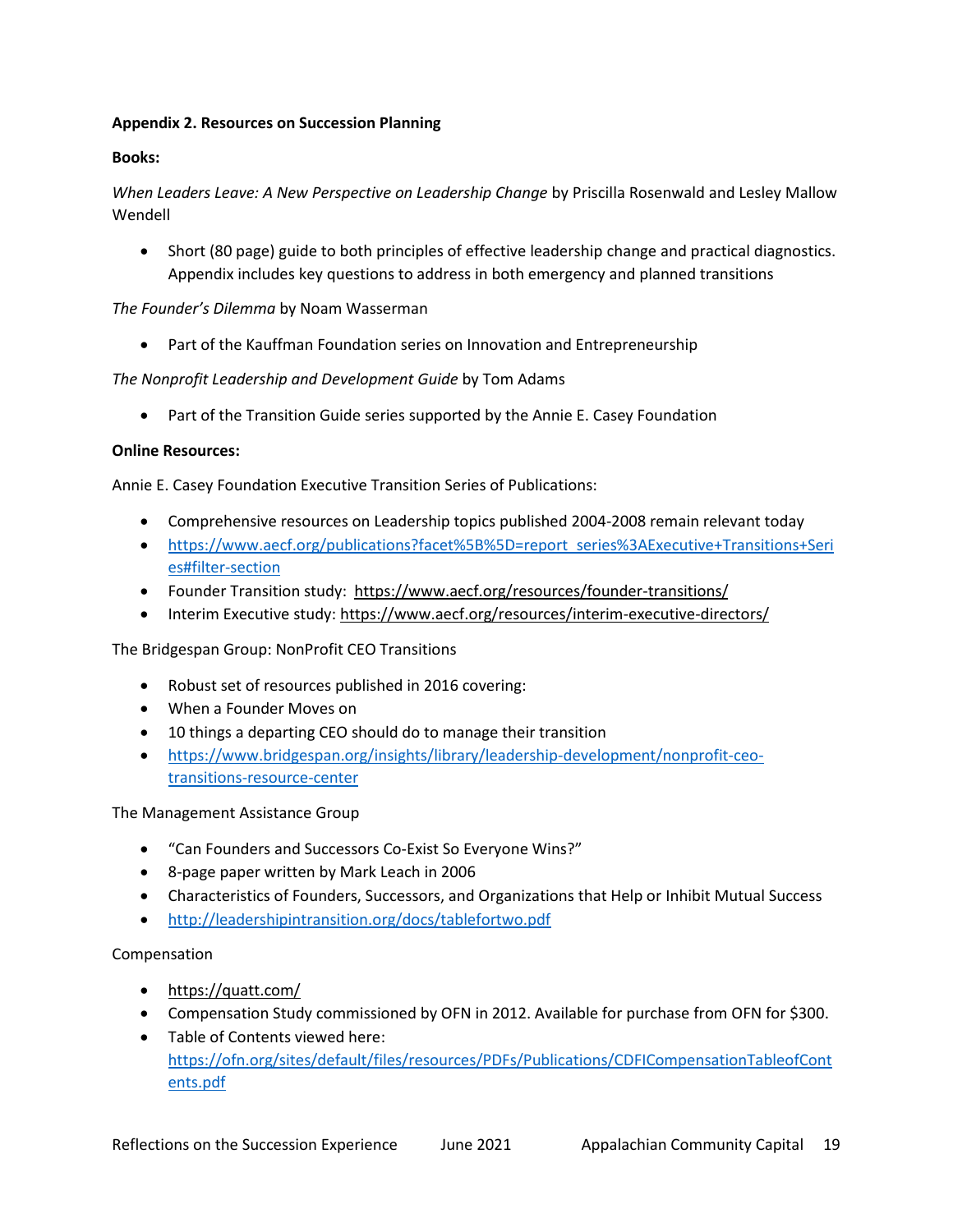#### **Search Firms and Other Professional Services Organizations:**

These search firms were referenced by CEOs interviewed as either being used or considered for the CEO search:

Russell Reynolds

Korn Ferry

Isaacson Miller

Koya Leadership

Marcum LLC

Bridge Partners

Carlson Beck